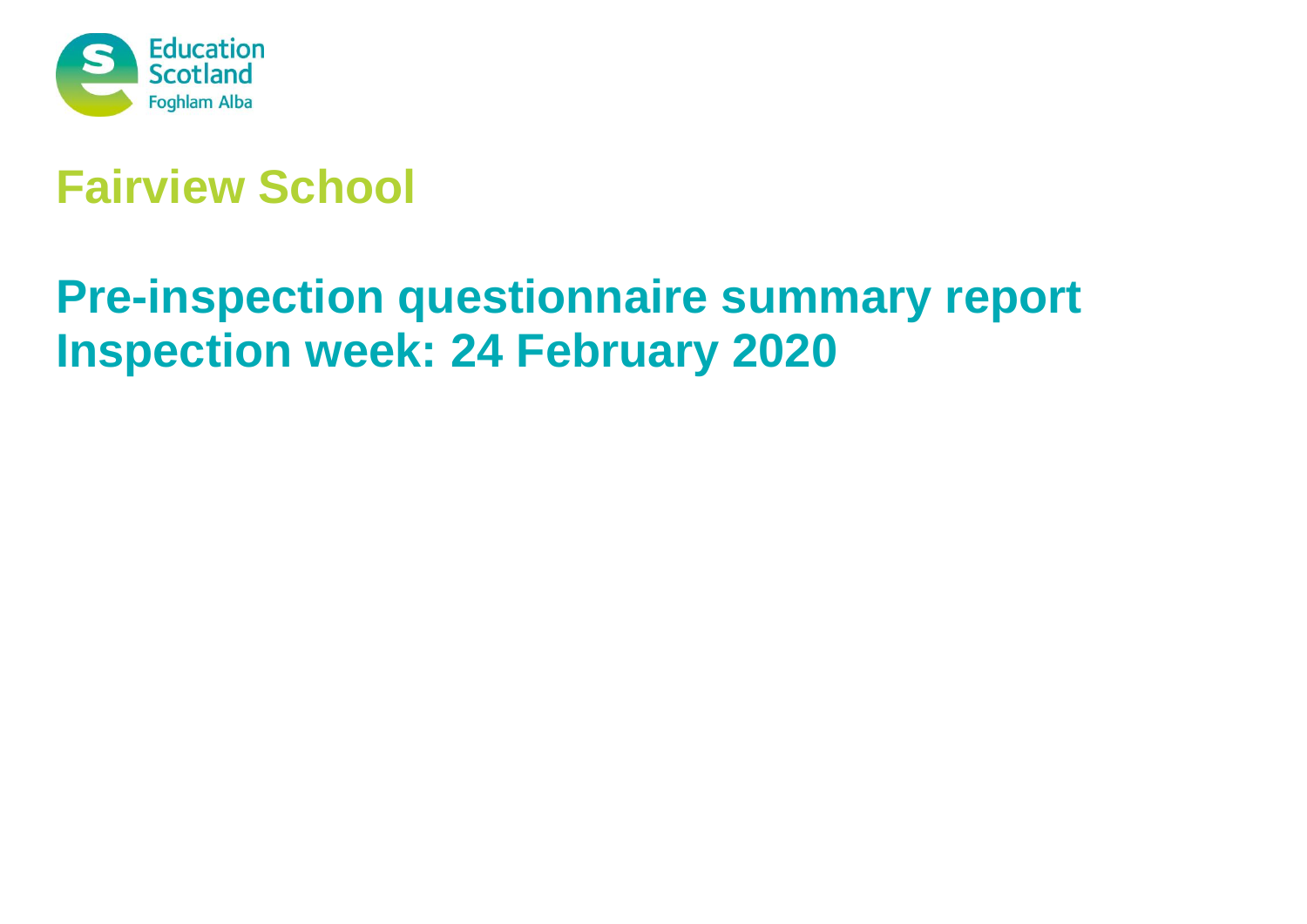# **Questionnaire for parents/carers of children in the early learning and childcare setting (03)**

| Q<br>No.       | Question                                                                                                                                       | <b>Response</b><br><b>Count</b> | <b>Strongly</b><br>agree % | Agree<br>% | <b>Disagree</b><br>% | <b>Strongly</b><br>disagree<br>$\frac{9}{6}$ | Don't<br>know<br>$\frac{0}{0}$ | Didn't<br>answer<br>$\%$ |
|----------------|------------------------------------------------------------------------------------------------------------------------------------------------|---------------------------------|----------------------------|------------|----------------------|----------------------------------------------|--------------------------------|--------------------------|
| 3              | My child likes being at this setting.                                                                                                          | 10                              | 70                         | 20         | 0.00                 | 0.00                                         | 10                             | 0.00                     |
| 4              | Staff treat my child fairly and with respect.                                                                                                  | 10                              | 80                         | 10         | 0.00                 | 0.00                                         | 10                             | 0.00                     |
| 5              | I feel that my child is safe at the setting.                                                                                                   | 10                              | 70                         | 20         | 0.00                 | 0.00                                         | 10                             | 0.00                     |
| 6              | My child's behaviour is managed effectively.                                                                                                   | 10                              | 50                         | 30         | 0.00                 | 0.00                                         | 20                             | 0.00                     |
| $\overline{7}$ | The setting helps my child to feel confident.                                                                                                  | 10                              | 60                         | 30         | 0.00                 | 0.00                                         | 10                             | 0.00                     |
| 8              | I feel staff really know my child as an individual.                                                                                            | 10                              | 70                         | 20         | 0.00                 | 0.00                                         | 10                             | 0.00                     |
| 9              | The learning experiences my child has at the setting are at<br>the right level for them.                                                       | 10                              | 80                         | 10         | 0.00                 | 0.00                                         | 10                             | 0.00                     |
| 10             | My child's learning and development is well supported by the<br>staff in the setting.                                                          | 10                              | 80                         | 10         | 0.00                 | 0.00                                         | 10                             | 0.00                     |
| 11             | My child is encouraged to be healthy and to be physically<br>active.                                                                           | 10                              | 80                         | 10         | 0.00                 | 0.00                                         | 10                             | 0.00                     |
| 12             | The setting supports my child's emotional wellbeing.                                                                                           | 10                              | 70                         | 20         | 0.00                 | 0.00                                         | 10                             | 0.00                     |
| 13             | My child is making good progress at the setting.                                                                                               | 10                              | 70                         | 20         | 0.00                 | 0.00                                         | 10                             | 0.00                     |
| 14             | I receive helpful, regular feedback about how my child is<br>learning and developing e.g. informal feedback, reports and<br>learning profiles. | 10                              | 60                         | 30         | 0.00                 | 0.00                                         | 10                             | 0.00                     |
| 15             | The information I receive about how my child is learning and<br>developing is shared with me when I request it.                                | 10                              | 70                         | 20         | 0.00                 | 0.00                                         | 10                             | 0.00                     |
| 16             | I understand how the setting monitors my child's progress in<br>learning.                                                                      | 10                              | 50                         | 40         | 0.00                 | 0.00                                         | 10                             | 0.00                     |
| 17             | The setting gives me ideas on how to support my child's<br>learning at home.                                                                   | 10                              | 50                         | 40         | 0.00                 | 0.00                                         | 10                             | 0.00                     |
| 18             | The setting organises activities where my child and I can<br>learn together.                                                                   | 10                              | 50                         | 40         | 0.00                 | 0.00                                         | 10                             | 0.00                     |
| 19             | The setting takes my views into account when making<br>changes.                                                                                | 10                              | 70                         | 20         | 0.00                 | 0.00                                         | 10                             | 0.00                     |
| 20             | I feel comfortable approaching the setting with questions,<br>suggestions and/or a problem.                                                    | 10                              | 80                         | 10         | 0.00                 | 0.00                                         | 10                             | 0.00                     |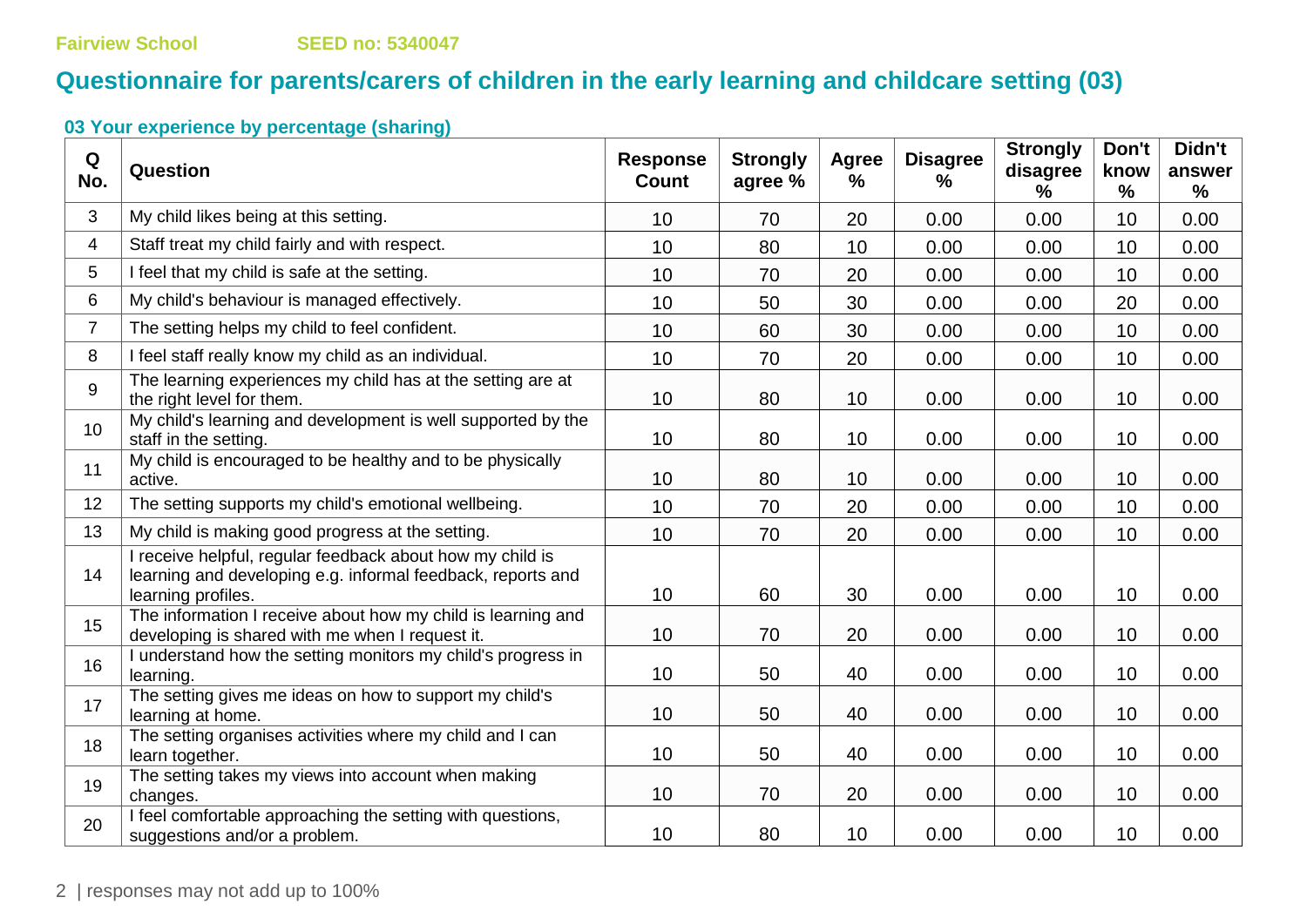| Q<br>No. | <b>Question (cont.)</b>                                                                        | Response<br>Count | <b>Strongly</b><br>agree % | Agree<br>% | <b>Disagree</b><br>$\%$ | <b>Strongly</b><br>disagree<br>% | Don't<br>know<br>% | Didn't<br>answer<br>% |
|----------|------------------------------------------------------------------------------------------------|-------------------|----------------------------|------------|-------------------------|----------------------------------|--------------------|-----------------------|
| 21       | I feel encouraged to be involved in the work of parent groups.                                 | 10                | 60                         | 20         | 0.00                    | 0.00                             | 20                 | 0.00                  |
| 22       | am kept informed about the work of parent groups.                                              | 10                | 60                         | 30         | 0.00                    | 0.00                             | 10                 | 0.00                  |
| 23       | The setting is well led and managed.                                                           | 10                | 70                         | 20         | 0.00                    | 0.00                             | 10                 | 0.00                  |
| 24       | The setting encourages children to treat others kindly and<br>with respect.                    | 10                | 60                         | 20         | 0.00                    | 0.00                             | 20                 | 0.00                  |
| 25       | I would recommend the setting to other parents.                                                | 10                | 80                         | 10         | 0.00                    | 0.00                             | 10                 | 0.00                  |
| 26       | My child was well supported as they started at the setting or<br>moved to a new room or group. | 10                | 80                         | 10         | 0.00                    | 0.00                             | 10                 | 0.00                  |
| 27       | Overall, I am satisfied with the setting.                                                      | 10                | 80                         | 10         | 0.00                    | 0.00                             | 10                 | 0.00                  |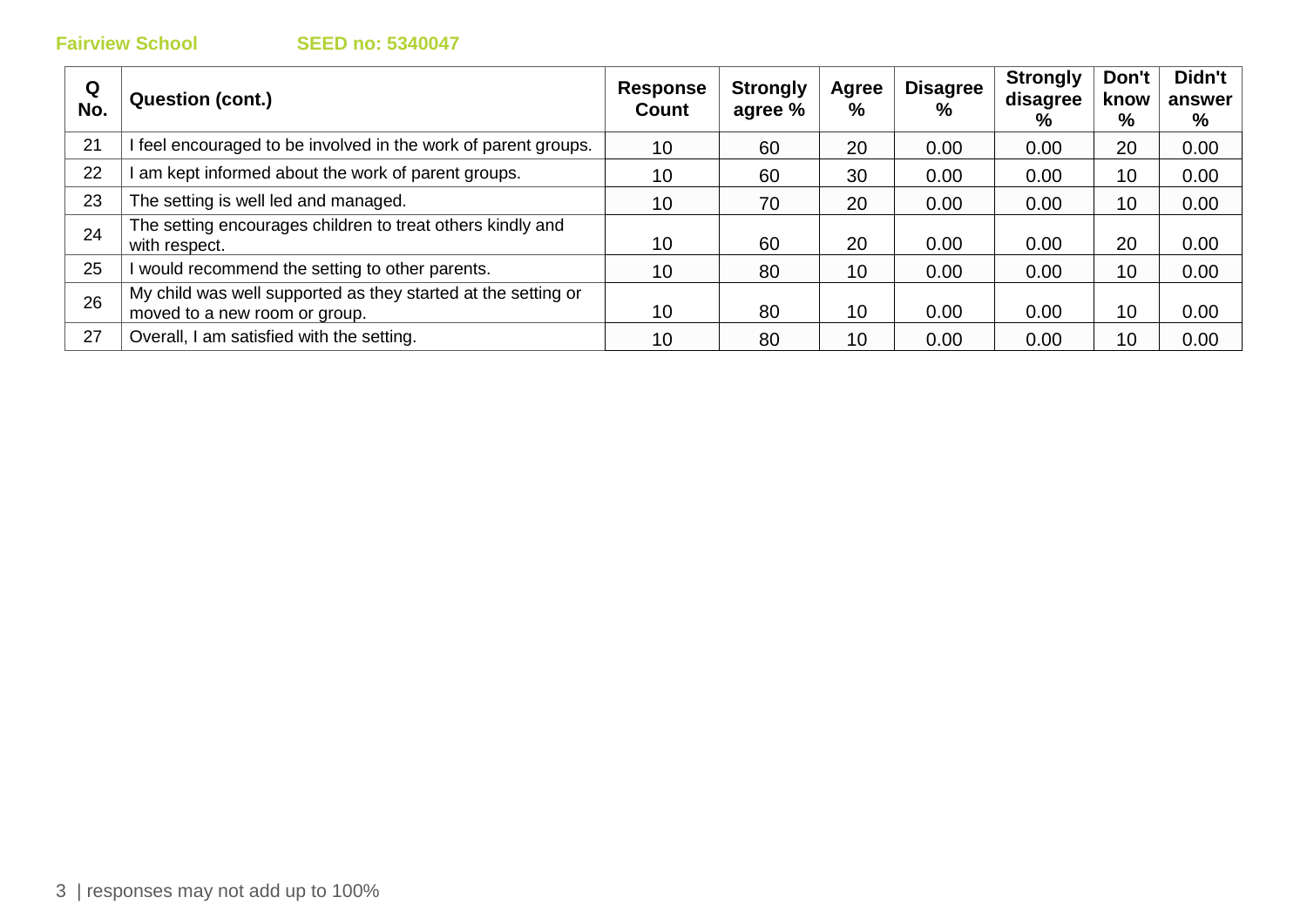### **03 Your experience by percentage chart (sharing)**

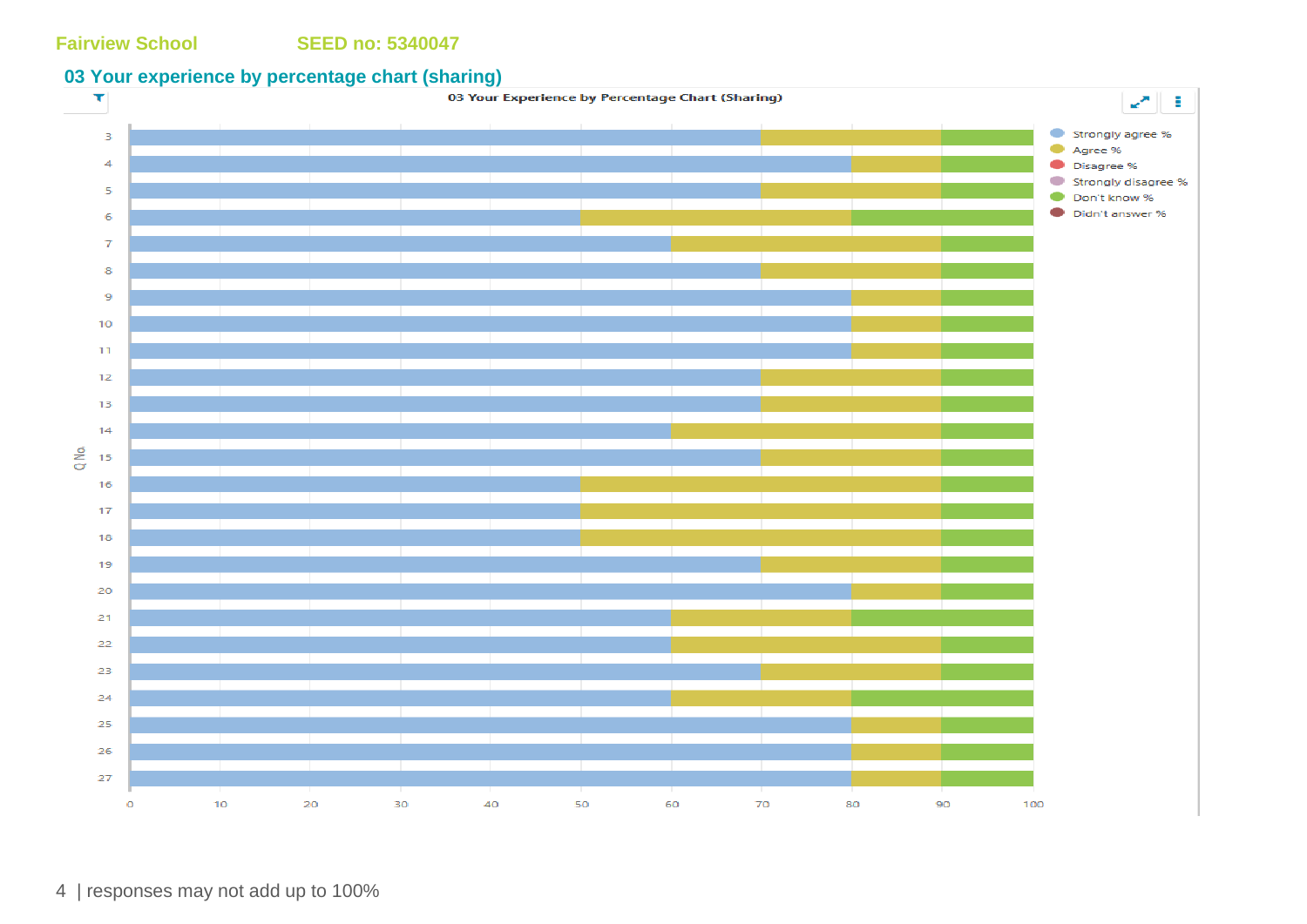# **Questionnaire for parents/carers of children in primary stages (04)**

| Q<br>No.       | Question                                                                                                                                       | <b>Response</b><br><b>Count</b> | <b>Strongly</b><br>agree % | <b>Agree</b><br>% | <b>Disagree</b><br>% | <b>Strongly</b><br>disagree<br>$\%$ | Don't<br>know<br>% | Didn't<br>answer<br>% |
|----------------|------------------------------------------------------------------------------------------------------------------------------------------------|---------------------------------|----------------------------|-------------------|----------------------|-------------------------------------|--------------------|-----------------------|
| 4              | My child likes being at this school.                                                                                                           | 29                              | 89.66                      | 6.9               | 0.00                 | 0.00                                | 3.45               | 0.00                  |
| 5              | Staff treat my child fairly and with respect.                                                                                                  | 29                              | 82.76                      | 10.34             | 0.00                 | 0.00                                | 3.45               | 3.45                  |
| 6              | I feel that my child is safe at the school.                                                                                                    | 29                              | 86.21                      | 6.9               | 3.45                 | 0.00                                | 3.45               | 0.00                  |
| $\overline{7}$ | The school helps my child to feel confident.                                                                                                   | 29                              | 82.76                      | 10.34             | 0.00                 | 0.00                                | 6.9                | 0.00                  |
| 8              | I feel staff really know my child as an individual.                                                                                            | 29                              | 82.76                      | 13.79             | 0.00                 | 0.00                                | 3.45               | 0.00                  |
| 9              | My child finds their learning activities hard enough.                                                                                          | 29                              | 48.28                      | 44.83             | 0.00                 | 0.00                                | 6.9                | 0.00                  |
| 10             | My child receives the help he/she needs to do well.                                                                                            | 29                              | 89.66                      | 6.9               | 0.00                 | 0.00                                | 3.45               | 0.00                  |
| 11             | My child is encouraged by the school to be healthy and take<br>regular exercise.                                                               | 29                              | 89.66                      | 6.9               | 0.00                 | 0.00                                | 3.45               | 0.00                  |
| 12             | The school supports my child's emotional wellbeing.                                                                                            | 29                              | 89.66                      | 6.9               | 0.00                 | 0.00                                | 3.45               | 0.00                  |
| 13             | My child is making good progress at the school.                                                                                                | 29                              | 75.86                      | 20.69             | 0.00                 | 0.00                                | 3.45               | 0.00                  |
| 14             | I receive helpful, regular feedback about how my child is<br>learning and developing e.g. informal feedback, reports and<br>learning profiles. | 29                              | 86.21                      | 10.34             | 0.00                 | 0.00                                | 3.45               | 0.00                  |
| 15             | The information I receive about how my child is doing reaches<br>me at the right time.                                                         | 29                              | 75.86                      | 20.69             | 0.00                 | 0.00                                | 3.45               | 0.00                  |
| 16             | I understand how my child's progress is assessed.                                                                                              | 29                              | 72.41                      | 24.14             | 0.00                 | 0.00                                | 3.45               | 0.00                  |
| 17             | The school gives me advice on how to support my child's<br>learning at home.                                                                   | 29                              | 68.97                      | 27.59             | 0.00                 | 0.00                                | 3.45               | 0.00                  |
| 18             | The school organises activities where my child and I can learn<br>together.                                                                    | 29                              | 58.62                      | 37.93             | 0.00                 | 0.00                                | 3.45               | 0.00                  |
| 19             | The school takes my views into account when making changes.                                                                                    | 29                              | 79.31                      | 13.79             | 0.00                 | 0.00                                | 6.9                | 0.00                  |
| 20             | I feel comfortable approaching the school with questions,<br>suggestions and/or a problem.                                                     | 29                              | 79.31                      | 10.34             | 0.00                 | 0.00                                | 6.9                | 3.45                  |
| 21             | I feel encouraged to be involved in the work of the Parent<br>Council and/or parent association.                                               | 29                              | 55.17                      | 37.93             | 3.45                 | 0.00                                | 3.45               | 0.00                  |
| 22             | I am kept informed about the work of the Parent Council and/or<br>parent association.                                                          | 29                              | 62.07                      | 31.03             | 0.00                 | 0.00                                | 6.9                | 0.00                  |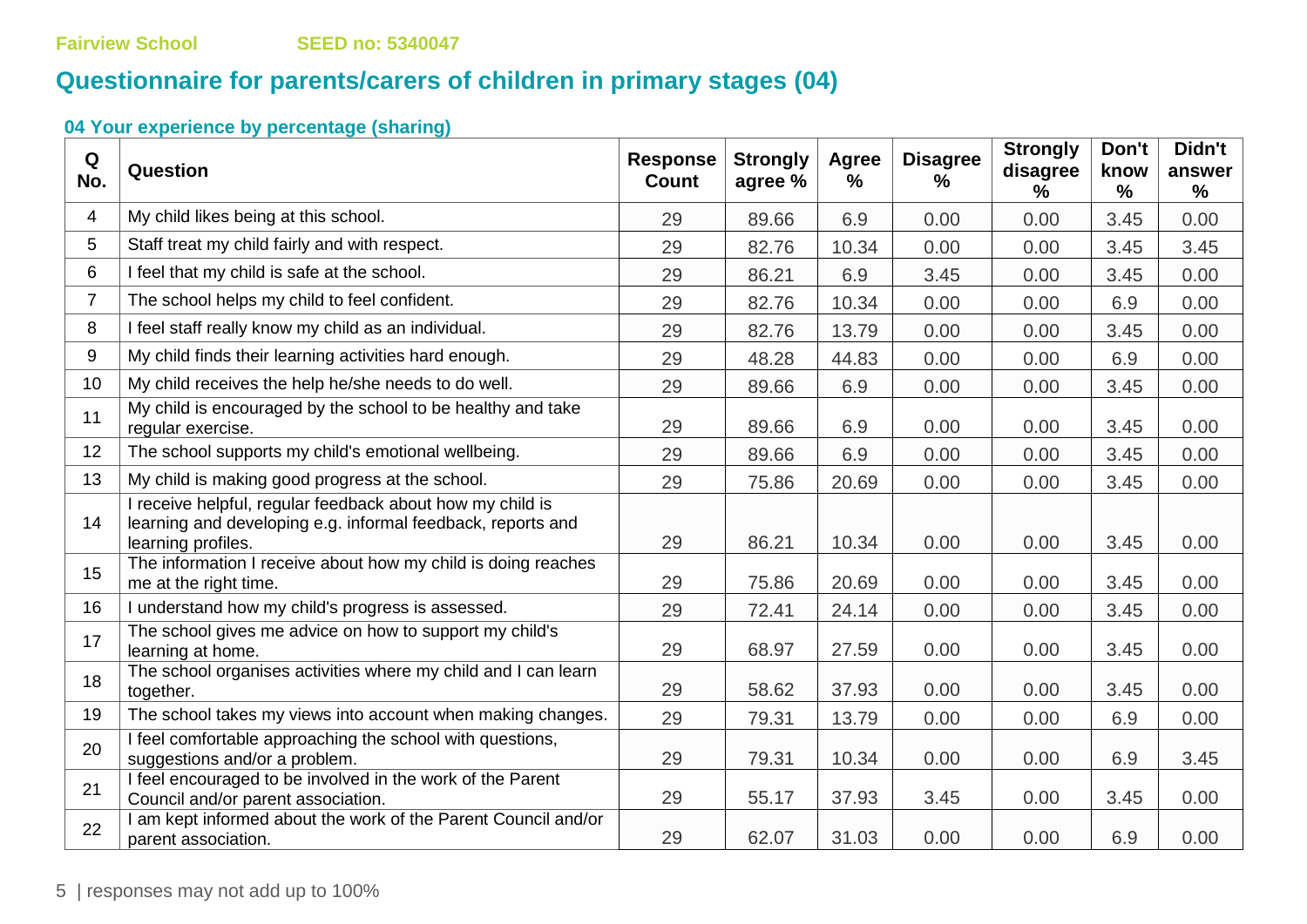| Q<br>No. | <b>Question (cont.)</b>                                      | Response<br><b>Count</b> | <b>Strongly</b><br>agree % | Agree<br>% | <b>Disagree</b><br>$\%$ | <b>Strongly</b><br>disagree<br>$\frac{0}{0}$ | Don't<br>know<br>% | Didn't<br>answer<br>% |
|----------|--------------------------------------------------------------|--------------------------|----------------------------|------------|-------------------------|----------------------------------------------|--------------------|-----------------------|
| 23       | am satisfied with the quality of teaching in the school.     | 29                       | 86.21                      | 10.34      | 0.00                    | 0.00                                         | 3.45               | 0.00                  |
| 24       | The school is well led and managed.                          | 29                       | 82.76                      | 13.79      | 0.00                    | 0.00                                         | 3.45               | 0.00                  |
| 25       | The school encourages children to treat others with respect. | 29                       | 82.76                      | 13.79      | 0.00                    | 0.00                                         | 3.45               | 0.00                  |
| 26       | would recommend the school to other parents.                 | 29                       | 89.66                      | 3.45       | 0.00                    | 0.00                                         | 6.9                | 0.00                  |
| 27       | Overall, I am satisfied with the school.                     | 29                       | 89.66                      | 6.9        | 0.00                    | 0.00                                         | 3.45               | 0.00                  |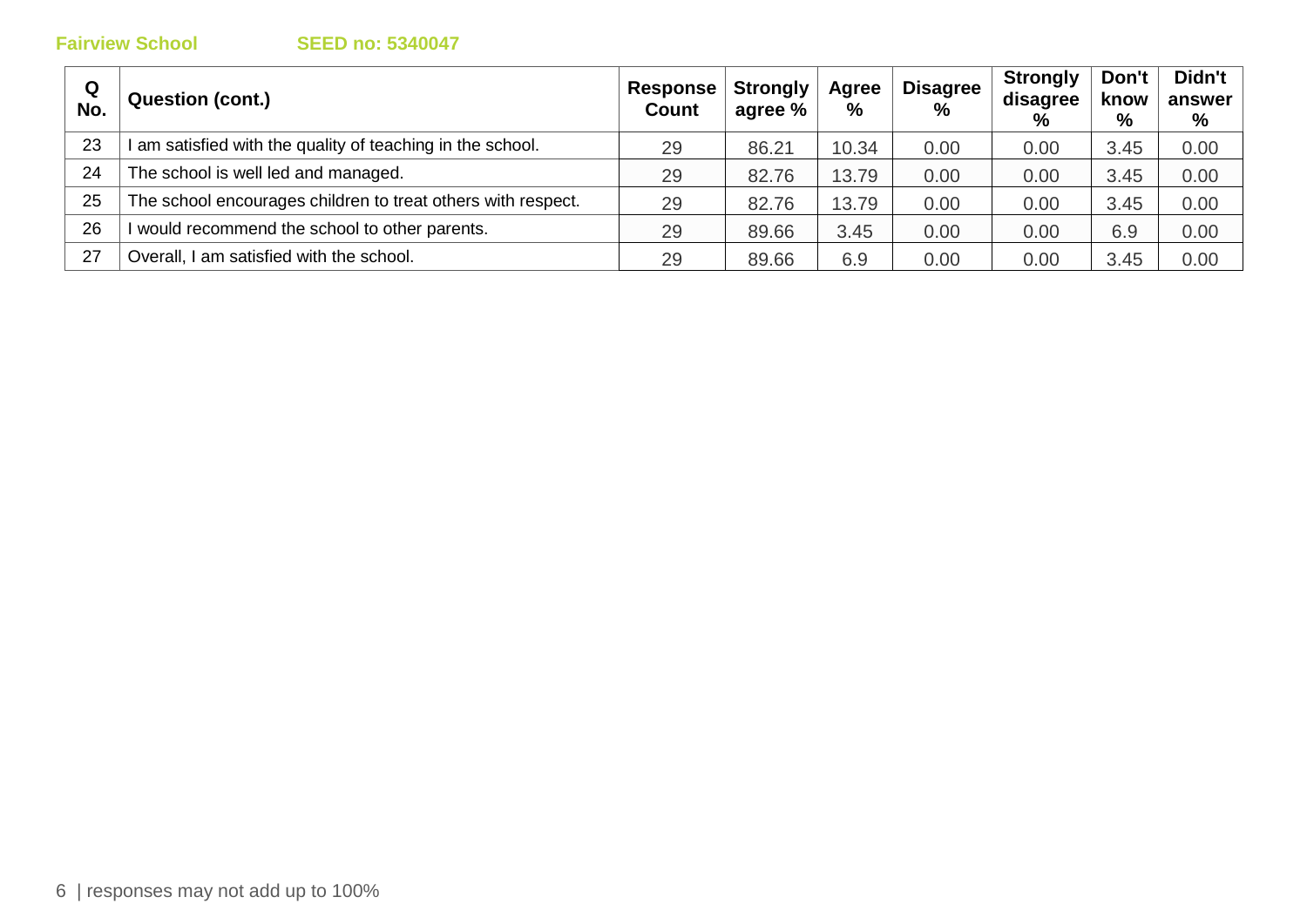### **04 Your experience by percentage chart (sharing)**

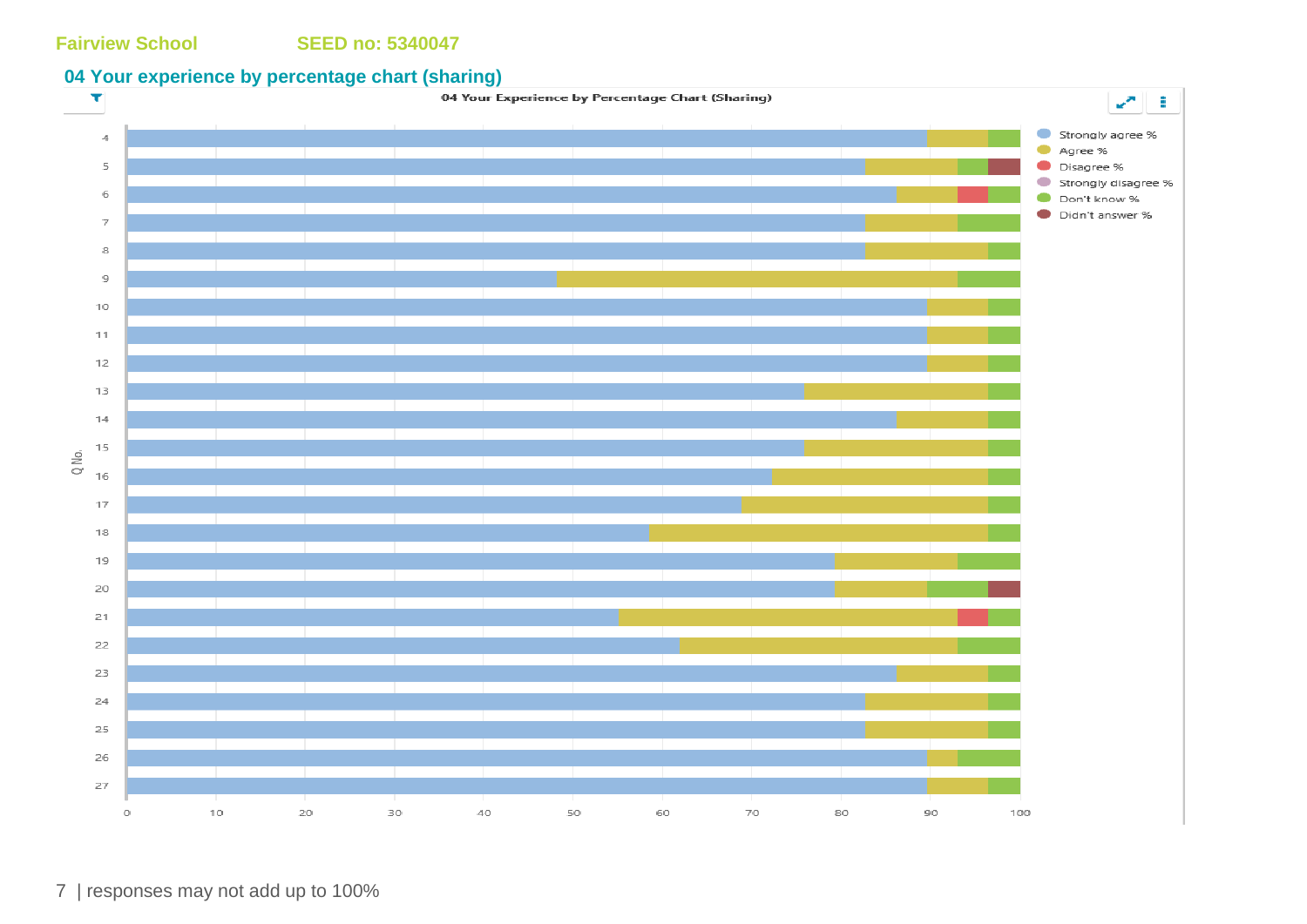# **Questionnaire for parents/carers of children in secondary stages (05)**

| Q<br>No.       | Question                                                                                                                                       | <b>Response</b><br><b>Count</b> | <b>Strongly</b><br>agree % | Agree<br>$\frac{0}{0}$ | <b>Disagree</b><br>$\%$ | <b>Strongly</b><br>disagree<br>℅ | Don't<br>know<br>$\frac{9}{6}$ | Didn't<br>answer<br>% |
|----------------|------------------------------------------------------------------------------------------------------------------------------------------------|---------------------------------|----------------------------|------------------------|-------------------------|----------------------------------|--------------------------------|-----------------------|
| $\overline{4}$ | My child likes being at this school.                                                                                                           | 15                              | 86.67                      | 6.67                   | 0.00                    | 0.00                             | 6.67                           | 0.00                  |
| 5              | Staff treat my child fairly and with respect.                                                                                                  | 15                              | 80                         | 13.33                  | 0.00                    | 0.00                             | 6.67                           | 0.00                  |
| 6              | I feel that my child is safe at the school.                                                                                                    | 15                              | 86.67                      | 6.67                   | 0.00                    | 0.00                             | 6.67                           | 0.00                  |
| $\overline{7}$ | The school helps my child to feel confident.                                                                                                   | 15                              | 80                         | 6.67                   | 0.00                    | 0.00                             | 6.67                           | 6.67                  |
| 8              | I feel staff really know my child as an individual.                                                                                            | 15                              | 73.33                      | 20                     | 0.00                    | 0.00                             | 6.67                           | 0.00                  |
| 9              | My child finds their learning activities hard enough.                                                                                          | 15                              | 33.33                      | 53.33                  | 0.00                    | 0.00                             | 13.33                          | 0.00                  |
| 10             | My child receives the help he/she needs to do well.                                                                                            | 15                              | 53.33                      | 40                     | 0.00                    | 0.00                             | 6.67                           | 0.00                  |
| 11             | My child is encouraged by the school to be healthy and take<br>regular exercise.                                                               | 15                              | 66.67                      | 26.67                  | 0.00                    | 0.00                             | 6.67                           | 0.00                  |
| 12             | The school supports my child's emotional wellbeing.                                                                                            | 15                              | 73.33                      | 20                     | 0.00                    | 0.00                             | 6.67                           | 0.00                  |
| 13             | My child is making good progress at the school.                                                                                                | 15                              | 66.67                      | 26.67                  | 0.00                    | 0.00                             | 6.67                           | 0.00                  |
| 14             | My child was well supported to make choices about taking the<br>subjects that are right for them.                                              | 15                              | 60                         | 26.67                  | 6.67                    | 0.00                             | 6.67                           | 0.00                  |
| 15             | I receive helpful, regular feedback about how my child is<br>learning and developing e.g. informal feedback, reports and<br>learning profiles. | 15                              | 73.33                      | 20                     | 0.00                    | 0.00                             | 6.67                           | 0.00                  |
| 16             | The information I receive about how my child is doing reaches<br>me at the right time.                                                         | 15                              | 66.67                      | 26.67                  | 0.00                    | 0.00                             | 6.67                           | 0.00                  |
| 17             | I understand how my child's progress is assessed.                                                                                              | 15                              | 53.33                      | 33.33                  | 0.00                    | 0.00                             | 13.33                          | 0.00                  |
| 18             | The school gives me advice on how to support my child's<br>learning at home.                                                                   | 15                              | 53.33                      | 40                     | 0.00                    | 0.00                             | 6.67                           | 0.00                  |
| 19             | The school organises activities where my child and I can learn<br>together.                                                                    | 15                              | 40                         | 46.67                  | 6.67                    | 0.00                             | 6.67                           | 0.00                  |
| 20             | The school takes my views into account when making changes.                                                                                    | 15                              | 60                         | 26.67                  | 6.67                    | 0.00                             | 6.67                           | 0.00                  |
| 21             | I feel comfortable approaching the school with questions,<br>suggestions and/or a problem.                                                     | 15                              | 80                         | 13.33                  | 0.00                    | 0.00                             | 6.67                           | 0.00                  |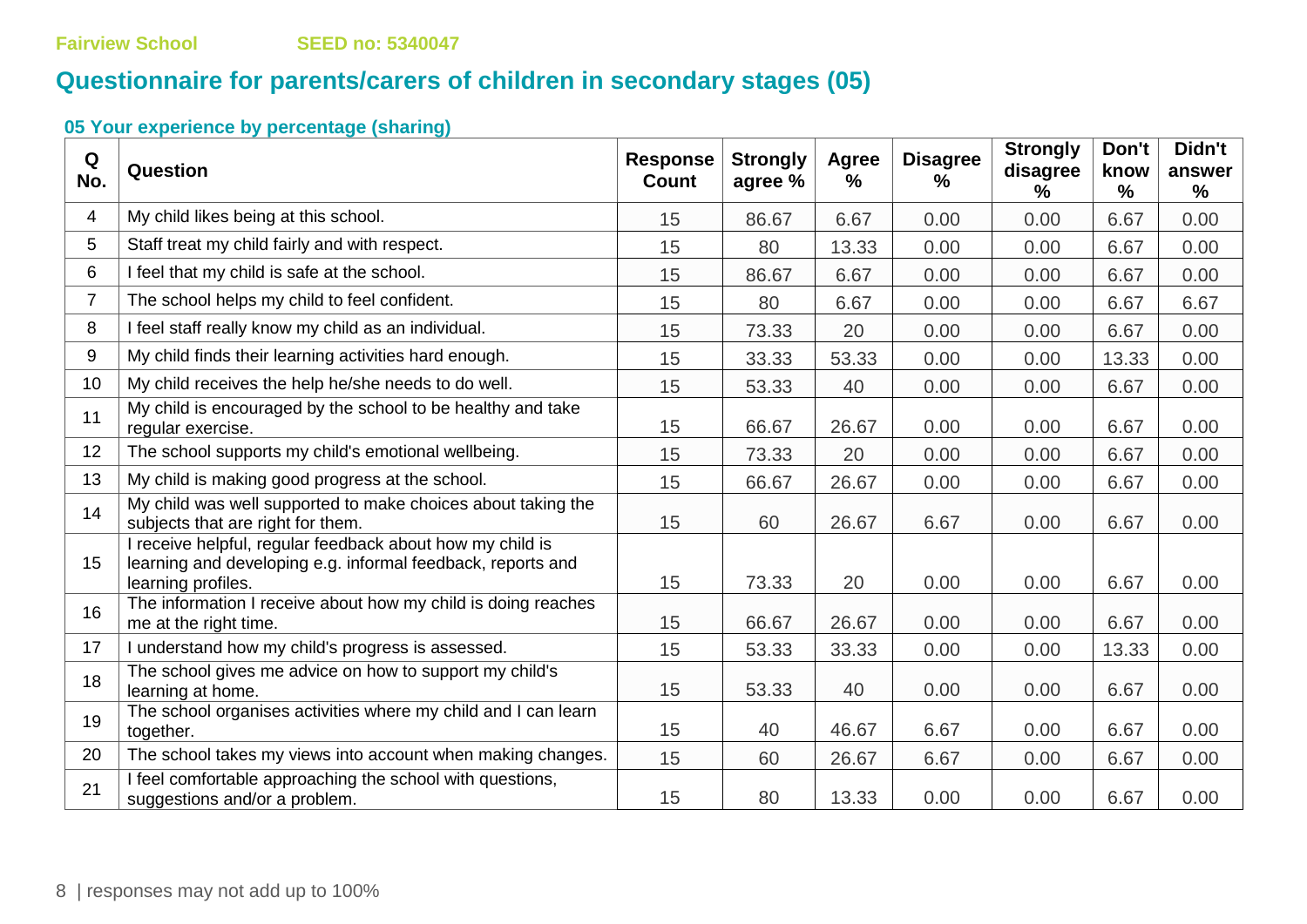| Q<br>No. | Question (cont.)                                                                               | <b>Response</b><br>Count | <b>Strongly</b><br>agree % | Agree<br>% | <b>Disagree</b><br>$\%$ | <b>Strongly</b><br>disagree<br>% | Don't<br>know<br>% | Didn't<br>answer<br>% |
|----------|------------------------------------------------------------------------------------------------|--------------------------|----------------------------|------------|-------------------------|----------------------------------|--------------------|-----------------------|
| 22       | feel encouraged to be involved in the work of the Parent<br>Council and/or parent association. | 15                       | 60                         | 26.67      | 6.67                    | 0.00                             | 6.67               | 0.00                  |
| 23       | am kept informed about the work of the Parent Council and/or<br>parent association.            | 15                       | 60                         | 33.33      | 0.00                    | 0.00                             | 6.67               | 0.00                  |
| 24       | am satisfied with the quality of teaching in the school.                                       | 15                       | 86.67                      | 6.67       | 0.00                    | 0.00                             | 6.67               | 0.00                  |
| 25       | The school is well led and managed.                                                            | 15                       | 80                         | 13.33      | 0.00                    | 0.00                             | 6.67               | 0.00                  |
| 26       | The school encourages young people to treat others with<br>respect.                            | 15                       | 80                         | 13.33      | 0.00                    | 0.00                             | 6.67               | 0.00                  |
| 27       | would recommend the school to other parents.                                                   | 15                       | 86.67                      | 6.67       | 0.00                    | 0.00                             | 6.67               | 0.00                  |
| 28       | Overall, I am satisfied with the school.                                                       | 15                       | 93.33                      | 0.00       | 0.00                    | 0.00                             | 6.67               | 0.00                  |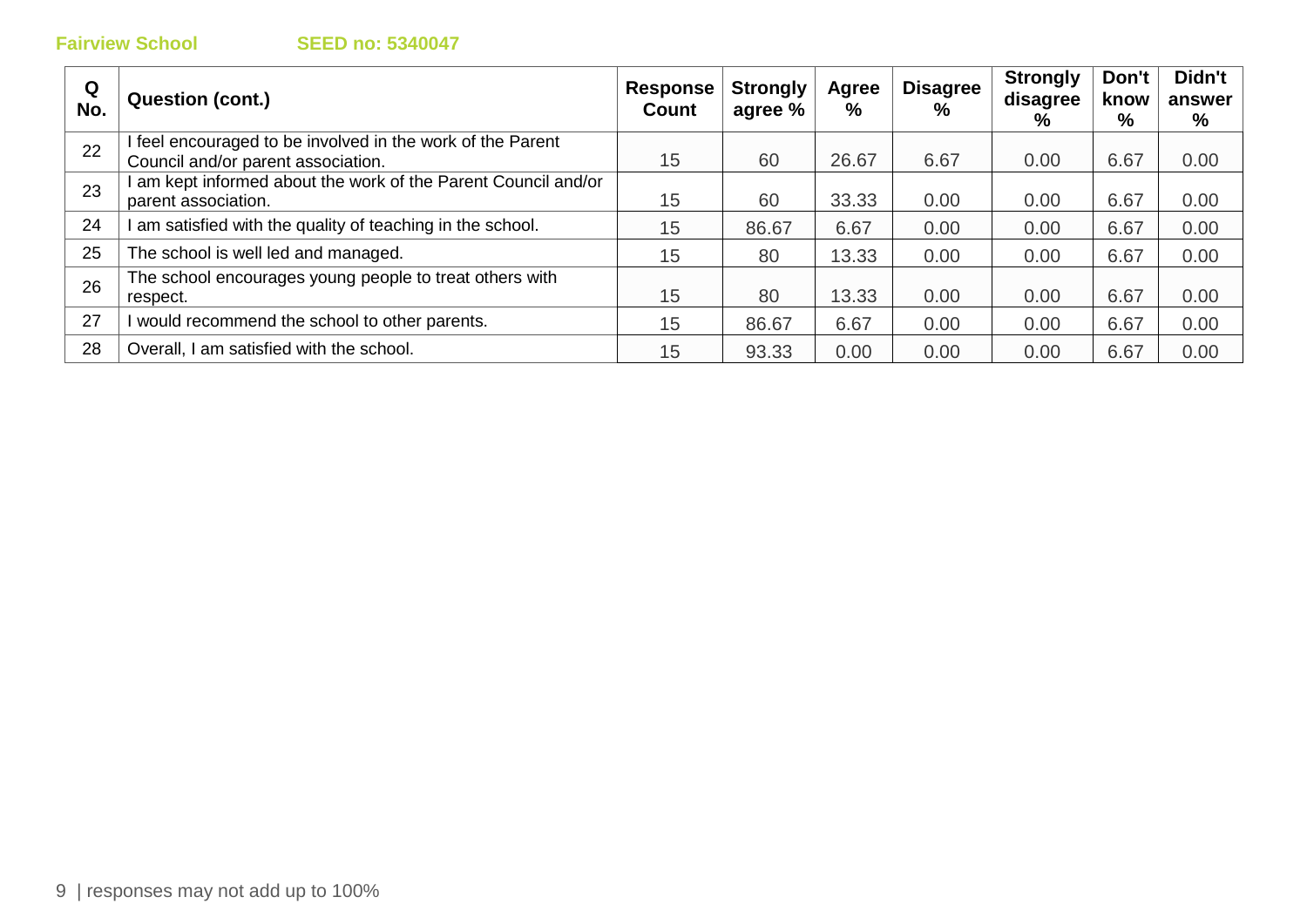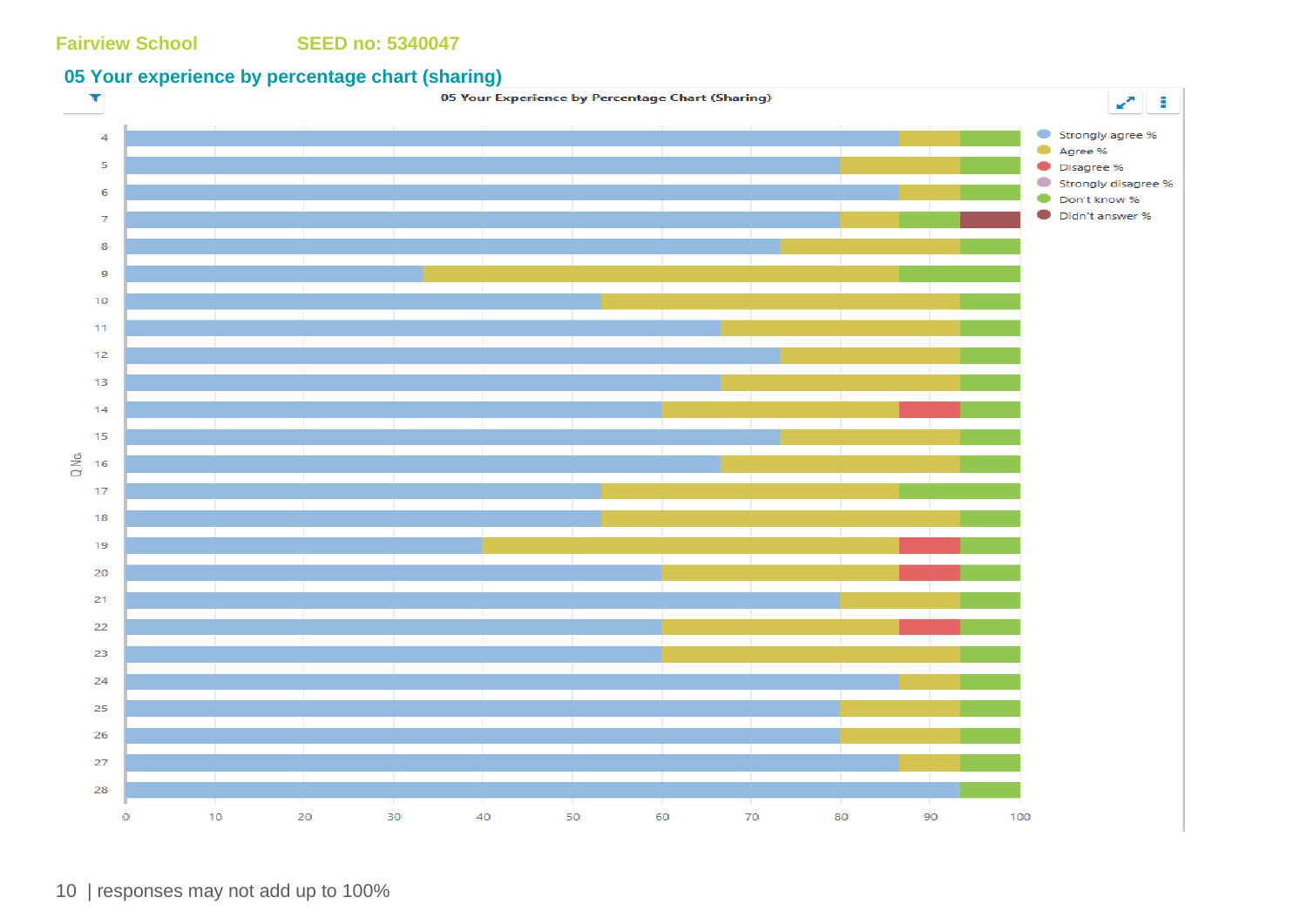# **Questionnaire for partners with the school (06)**

# **06 Your experience by percentage (sharing)**

| Q<br>No.       | <b>Question</b>                                                                                                                                                      | <b>Response</b><br><b>Count</b> | <b>Strongly</b><br>agree % | <b>Agree</b><br>$\frac{0}{0}$ | <b>Disagree</b><br>$\frac{0}{0}$ | <b>Strongly</b><br>disagree<br>$\frac{0}{0}$ | Don't<br>know<br>$\frac{0}{0}$ | N/A<br>$\frac{0}{0}$ | Didn't<br>answer<br>$\frac{0}{0}$ |
|----------------|----------------------------------------------------------------------------------------------------------------------------------------------------------------------|---------------------------------|----------------------------|-------------------------------|----------------------------------|----------------------------------------------|--------------------------------|----------------------|-----------------------------------|
| 3              | My service/organisation works in partnership with<br>the school on a regular basis.                                                                                  | 28                              | 67.86                      | 21.43                         | 0.00                             | 0.00                                         | 3.57                           | 3.57                 | 3.57                              |
| $\overline{4}$ | We are aware of the school's procedures for<br>reporting child protection and safeguarding<br>concerns.                                                              | 28                              | 67.86                      | 21.43                         | 3.57                             | 0.00                                         | 3.57                           | 0.00                 | 3.57                              |
| 5              | My service/organisation has a clear understanding<br>of the school's strategies for raising attainment for<br>all.                                                   | 28                              | 60.71                      | 25                            | 0.00                             | 0.00                                         | 3.57                           | 3.57                 | 7.14                              |
| 6              | There are effective arrangements in place for<br>jointly planning provision with the school.                                                                         | 28                              | 67.86                      | 21.43                         | 0.00                             | 0.00                                         | 7.14                           | 0.00                 | 3.57                              |
| $\overline{7}$ | There are effective arrangements for jointly<br>delivering provision with the school.                                                                                | 28                              | 64.29                      | 25                            | 0.00                             | 0.00                                         | 3.57                           | 3.57                 | 3.57                              |
| 8              | My service/organisation is involved in the school's<br>self-evaluation of our joint work.                                                                            | 28                              | 21.43                      | 28.57                         | 3.57                             | 0.00                                         | 21.43                          | 21.43                | 3.57                              |
| 9              | Roles and responsibilities are clearly defined within<br>the partnership.                                                                                            | 28                              | 53.57                      | 32.14                         | 0.00                             | 0.00                                         | 3.57                           | 7.14                 | 3.57                              |
| 10             | Effective arrangements are in place to evaluate the<br>impact of our partnership working.                                                                            | 28                              | 32.14                      | 32.14                         | 3.57                             | 0.00                                         | 10.71                          | 17.86                | 3.57                              |
| 11             | My service/organisation is kept up to date with<br>changes in the school which may affect the<br>services we deliver.                                                | 28                              | 57.14                      | 28.57                         | 0.00                             | 0.00                                         | 3.57                           | 7.14                 | 3.57                              |
| 12             | The school provides my service/organisation with<br>relevant information about the needs of children<br>and young people.                                            | 28                              | 67.86                      | 21.43                         | 0.00                             | 0.00                                         | 7.14                           | 0.00                 | 3.57                              |
| 13             | Arrangements are in place to support my<br>service/organisation to share relevant information<br>about the progress of children and young people<br>with the school. | 28                              | 67.86                      | 17.86                         | 0.00                             | 0.00                                         | 3.57                           | 7.14                 | 3.57                              |
| 14             | The school values the contribution made by my<br>service/organisation.                                                                                               | 28                              | 75                         | 14.29                         | 0.00                             | 0.00                                         | 3.57                           | 3.57                 | 3.57                              |
| 15             | The school actively promotes my<br>service/organisation to potential users, as<br>appropriate.                                                                       | 28                              | 67.86                      | 17.86                         | 0.00                             | 0.00                                         | 7.14                           | 3.57                 | 3.57                              |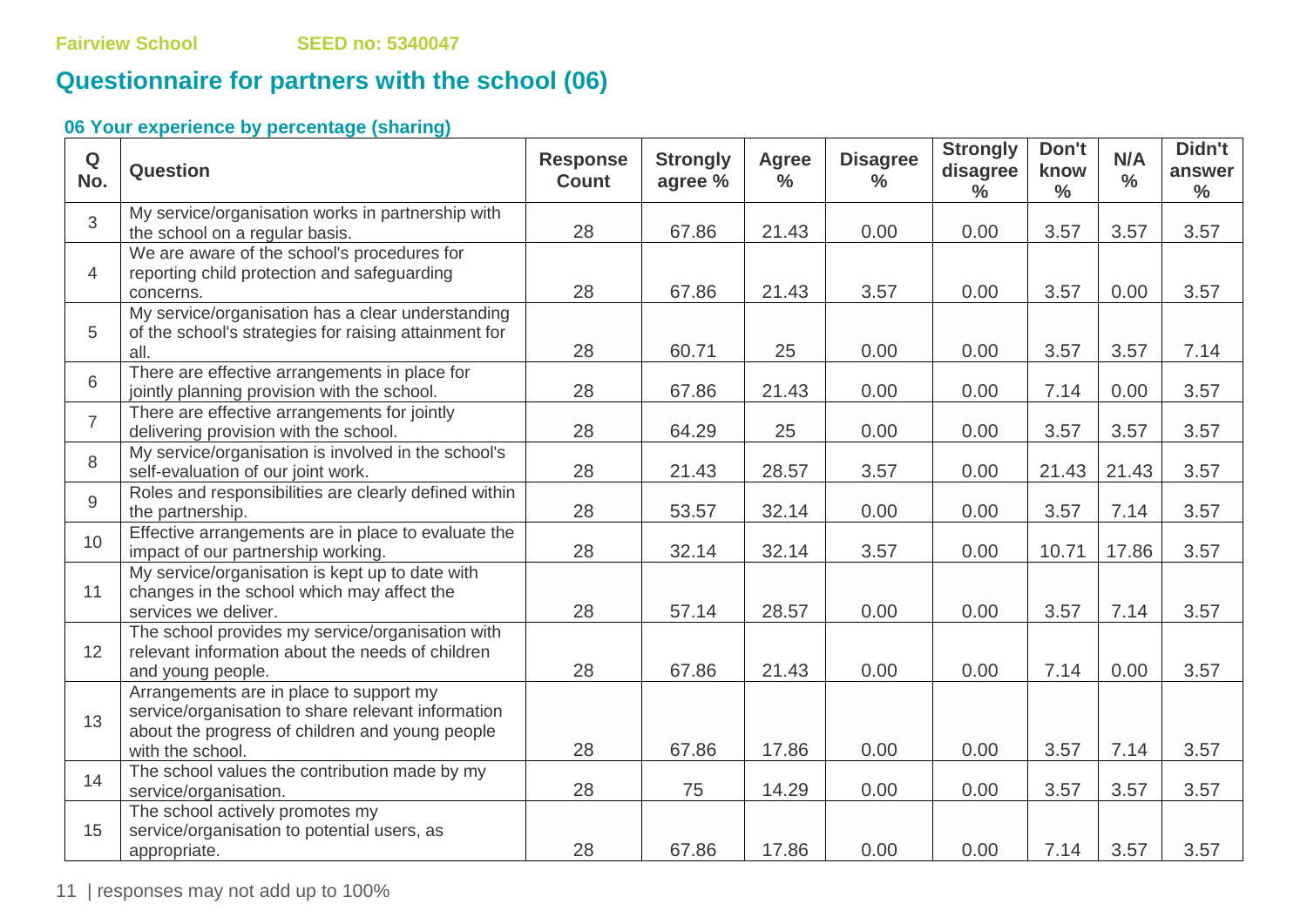| Q<br>No. | <b>Question (cont.)</b>                                                                                                     | <b>Response</b><br><b>Count</b> | <b>Strongly</b><br>agree % | Agree<br>$\frac{1}{2}$ | <b>Disagree</b><br>$\frac{6}{6}$ | <b>Strongly</b><br>disagree<br>$\%$ | Don't<br>know<br>$\%$ | N/A<br>$\frac{0}{0}$ | Didn't<br>answer<br>$\%$ |
|----------|-----------------------------------------------------------------------------------------------------------------------------|---------------------------------|----------------------------|------------------------|----------------------------------|-------------------------------------|-----------------------|----------------------|--------------------------|
| 16       | There are opportunities to network, share practice<br>and participate in joint training and development<br>with the school. | 28                              | 50                         | 32.14                  | 0.00                             | 0.00                                | 3.57                  | 10.71                | 3.57                     |
| 17       | My service/organisation has a clear understanding<br>of the social, cultural and economic context of the<br>school.         | 28                              | 64.29                      | 25                     | 0.00                             | 0.00                                | 3.57                  | 3.57                 | 3.57                     |
| 18       | Overall, partnership working with the school works<br>well.                                                                 | 28                              | 67.86                      | 25                     | 0.00                             | 0.00                                | 3.57                  | 0.00                 | 3.57                     |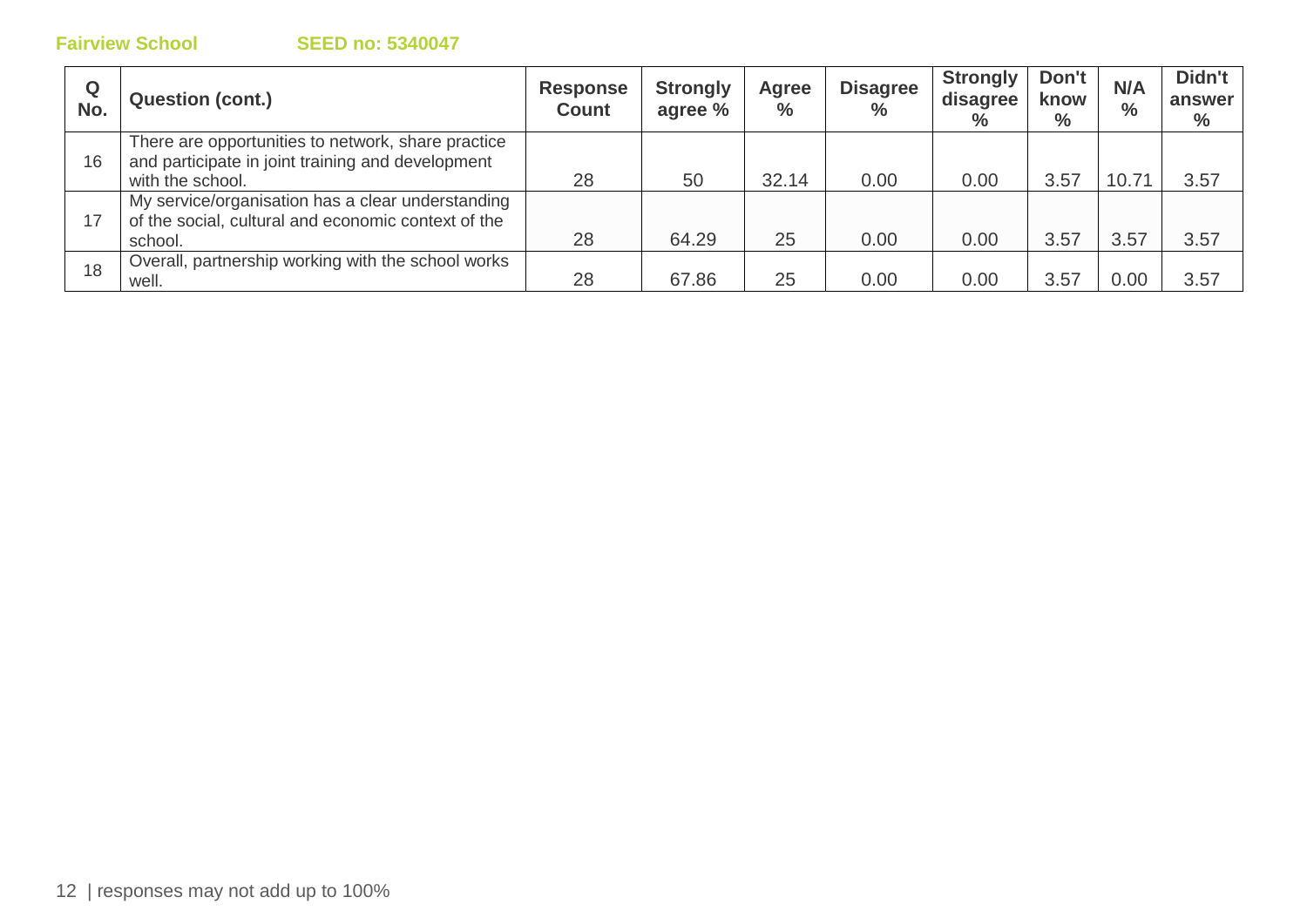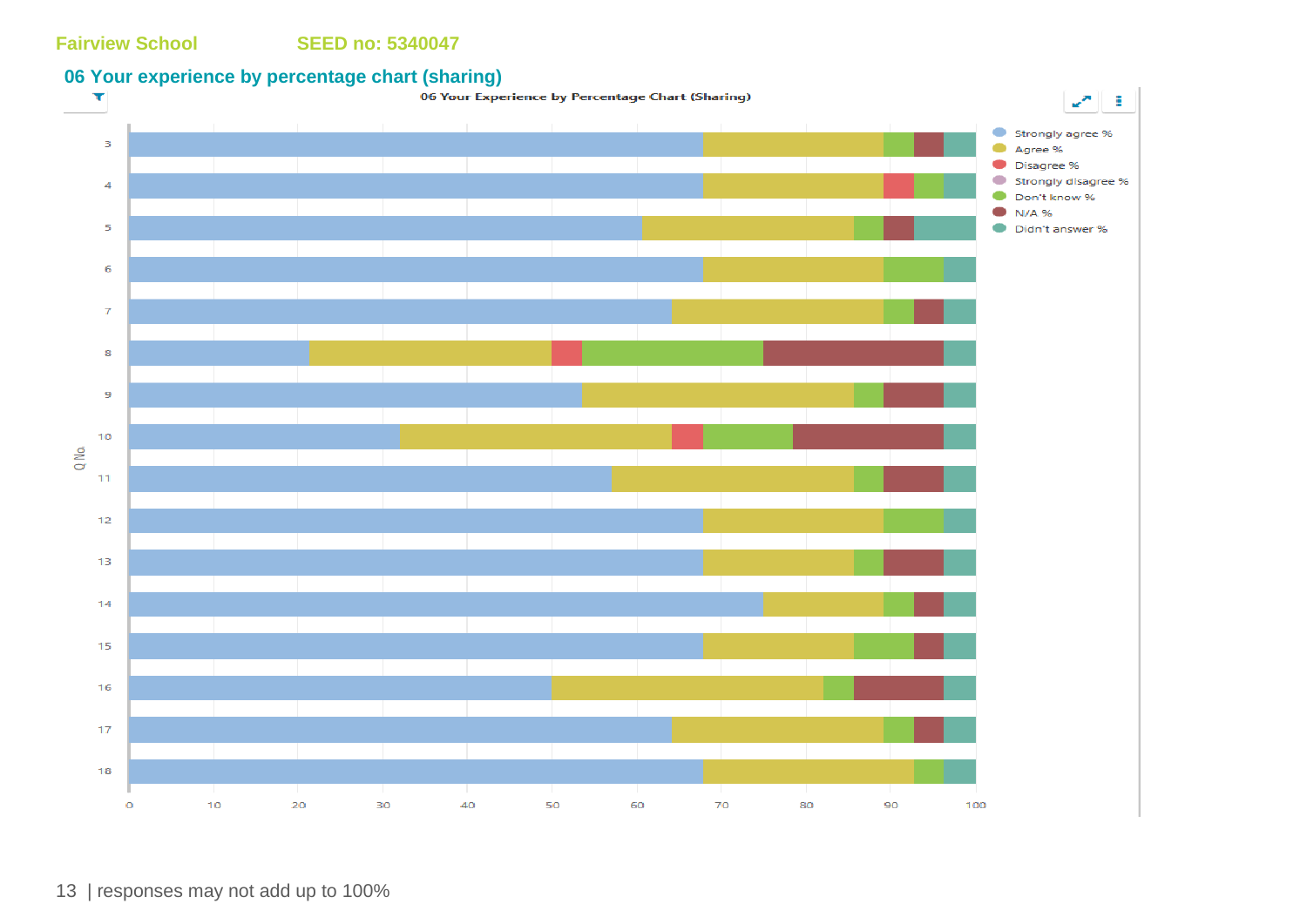# **Questionnaire for school support staff (09)**

# **09 Your experience by percentage (sharing)**

| Q<br>No.       | Question                                                                                            | <b>Response</b><br><b>Count</b> | <b>Strongly</b><br>agree % | Agree<br>% | <b>Disagree</b><br>%    | <b>Strongly</b><br>disagree<br>$\%$ | Don't<br>know<br>$\frac{9}{6}$ | N/A<br>% | Didn't<br>answer<br>% |
|----------------|-----------------------------------------------------------------------------------------------------|---------------------------------|----------------------------|------------|-------------------------|-------------------------------------|--------------------------------|----------|-----------------------|
| $\overline{2}$ | I find it rewarding to be a member of staff at this<br>school.                                      | 12                              | 75                         | 16.67      | 0.00                    | 0.00                                | 8.33                           | 0.00     | 0.00                  |
| 3              | I feel a valued part of the school's community.                                                     | 12                              | 66.67                      | 25         | 0.00                    | 0.00                                | 8.33                           | 0.00     | 0.00                  |
| 6              | I have a clear understanding of the social, cultural<br>and economic context of the school.         | 12                              | 41.67                      | 50         | 0.00                    | 0.00                                | 8.33                           | 0.00     | 0.00                  |
| $\overline{7}$ | I feel appropriately supported by the school to<br>undertake my role.                               | 12                              | 75                         | 16.67      | 0.00                    | 0.00                                | 8.33                           | 0.00     | 0.00                  |
| 8              | I am supported to take part in development<br>opportunities.                                        | 12                              | 41.67                      | 50         | 0.00                    | 0.00                                | 8.33                           | 0.00     | 0.00                  |
| 9              | My professional learning enables me to reflect on<br>and improve my practice.                       | 12                              | 41.67                      | 41.67      | 0.00                    | 0.00                                | 8.33                           | 8.33     | 0.00                  |
| 10             | I have regular opportunities to undertake leadership<br>roles.                                      | 12                              | 33.33                      | 41.67      | 8.33                    | 0.00                                | 0.00                           | 16.67    | 0.00                  |
| 12             | I am actively involved in the school's ongoing self-<br>evaluation.                                 | 12                              | 16.67                      | 58.33      | 0.00                    | 0.00                                | 8.33                           | 16.67    | 0.00                  |
| 13             | I understand how to apply the school's procedures<br>relating to child protection and safeguarding. | 12                              | 41.67                      | 50         | 0.00                    | 0.00                                | 8.33                           | 0.00     | 0.00                  |
| 14             | The school's vision and values underpins my work.                                                   | 12                              | 41.67                      | 41.67      | 0.00                    | 0.00                                | 8.33                           | 0.00     | 8.33                  |
| 15             | Staff treat all children and young people fairly and<br>with respect.                               | 12                              | 50                         | 41.67      | 0.00                    | 0.00                                | 8.33                           | 0.00     | 0.00                  |
| 16             | Colleagues treat each other with respect.                                                           | 12                              | 33.33                      | 50         | 8.33                    | 0.00                                | 8.33                           | 0.00     | 0.00                  |
| 17             | Children and young people are encouraged and<br>supported to treat others with respect.             | 12                              | 66.67                      | 25         | 0.00                    | 0.00                                | 8.33                           | 0.00     | 0.00                  |
| 18             | Children and young people are well behaved.                                                         | 12                              | 0.00                       | 75         | 0.00                    | 0.00                                | 8.33                           | 16.67    | 0.00                  |
| Q<br>No.       | <b>Question (cont.)</b>                                                                             | <b>Response</b><br><b>Count</b> | <b>Strongly</b><br>agree % | Agree<br>% | <b>Disagree</b><br>$\%$ | <b>Strongly</b><br>disagree<br>%    | Don't<br>know<br>$\frac{9}{6}$ | N/A<br>% | Didn't<br>answer<br>% |
| 21             | Collaborative working across the school is effective<br>in taking forward improvement.              | 12                              | 41.67                      | 41.67      | 0.00                    | 0.00                                | 8.33                           | 0.00     | 8.33                  |
| 22             | Staff at all levels within the school communicate<br>effectively with each other.                   | 12                              | 41.67                      | 33.33      | 16.67                   | 0.00                                | 8.33                           | 0.00     | 0.00                  |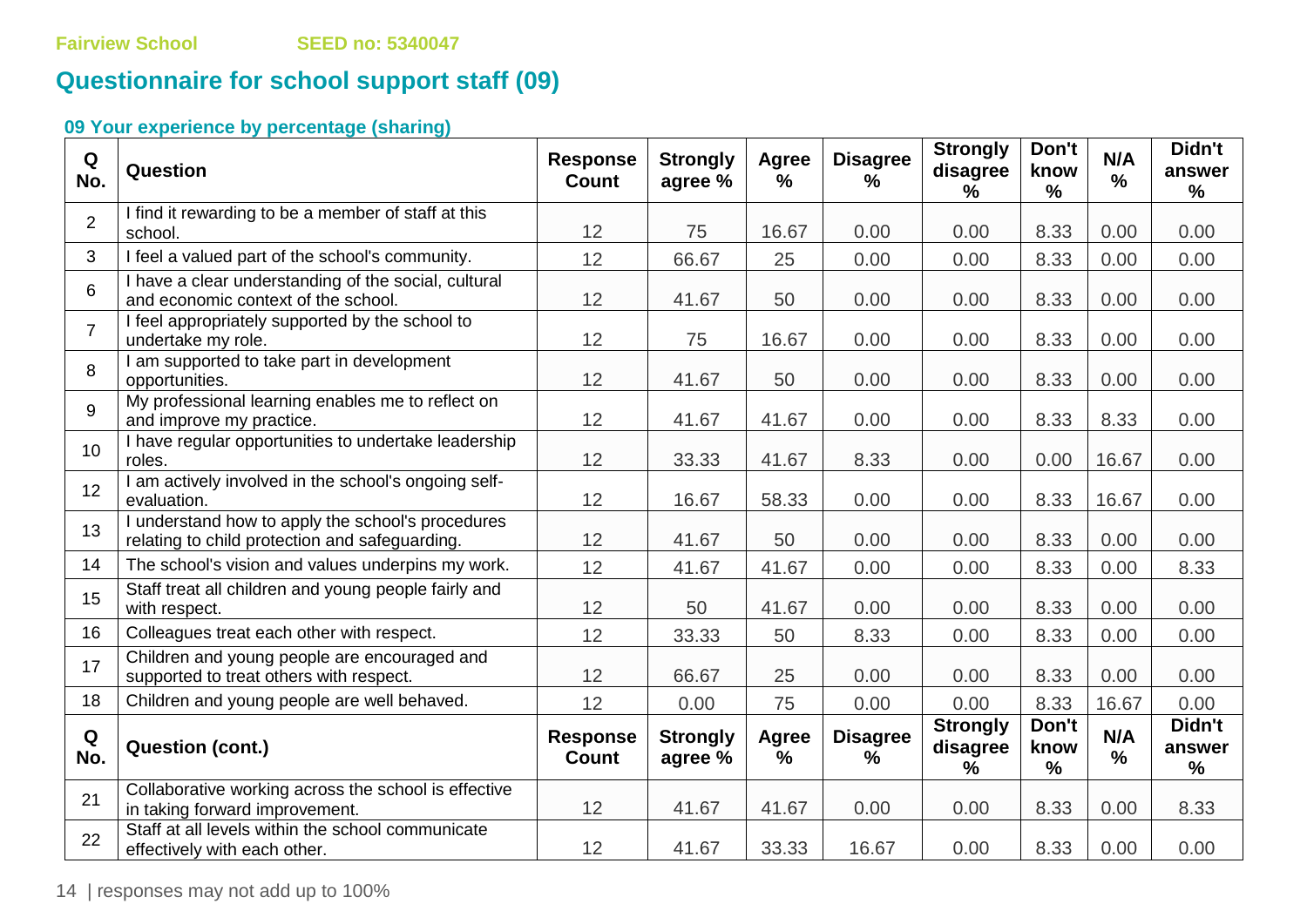| $\sim$<br>∼ | <br>managed.<br>well<br>$\sim$<br><b>COM</b><br>' ne<br>school<br>פו<br>licu dilu<br>- 10 | $-$<br>$\sim$ | $\sim$<br>$\mathsf{U}$ . $\mathsf{U}'$ | 0.00 | 0.00 | .J.J. 1 | v.vu | 0.005 |
|-------------|-------------------------------------------------------------------------------------------|---------------|----------------------------------------|------|------|---------|------|-------|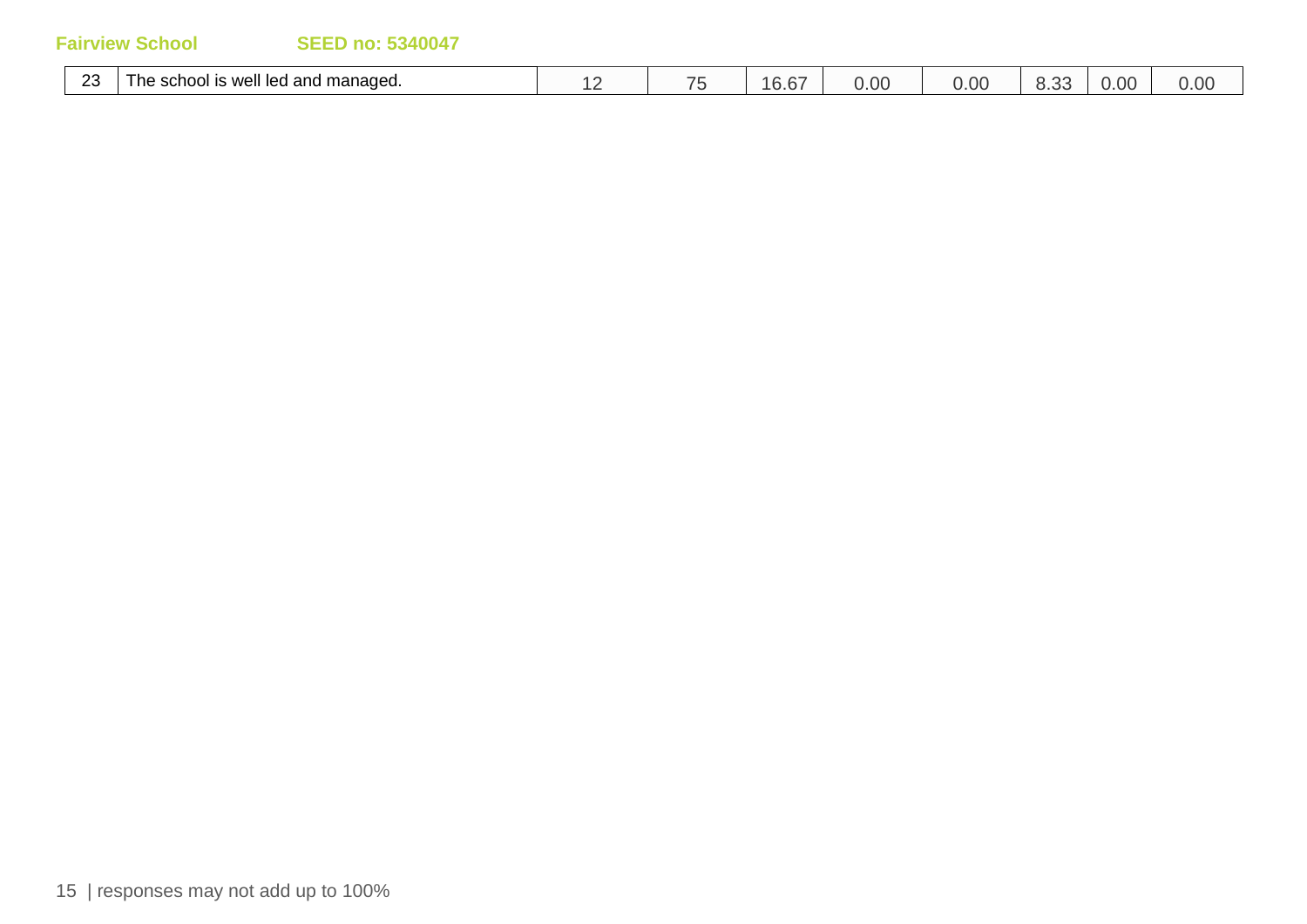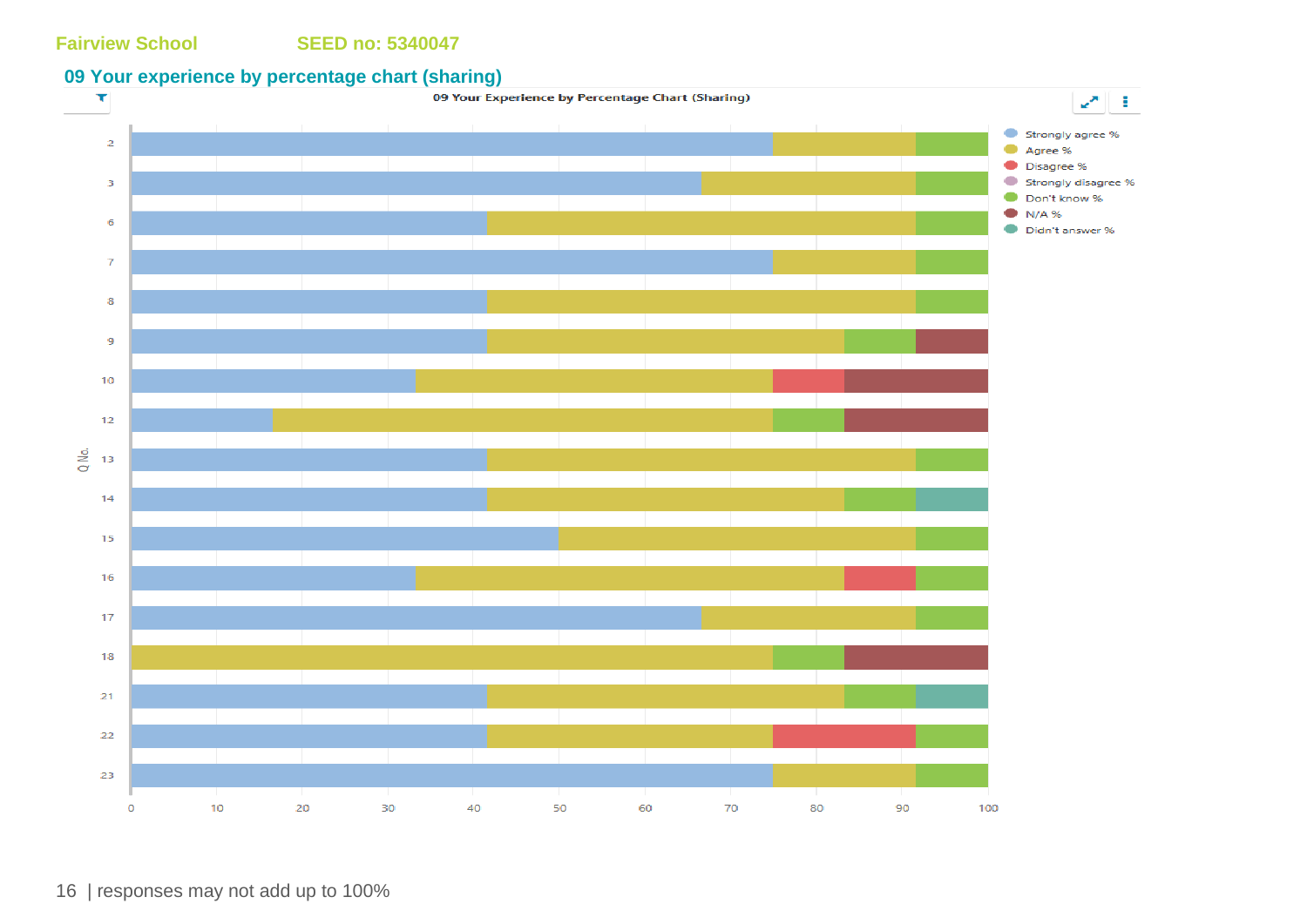# **Questionnaire for school teachers (10)**

| Q<br>No.       | Question                                                                                                                            | <b>Response</b><br><b>Count</b> | <b>Strongly</b><br>agree % | Agree<br>$\frac{9}{6}$ | <b>Disagree</b><br>$\frac{9}{6}$ | <b>Strongly</b><br>disagree<br>$\frac{9}{6}$ | Don't<br>know<br>$\frac{9}{6}$ | N/A<br>$\frac{0}{0}$ | Didn't<br>answer<br>% |
|----------------|-------------------------------------------------------------------------------------------------------------------------------------|---------------------------------|----------------------------|------------------------|----------------------------------|----------------------------------------------|--------------------------------|----------------------|-----------------------|
| $\overline{2}$ | I find it rewarding to be a member of staff at this<br>school.                                                                      | 13                              | 84.62                      | 7.69                   | 0.00                             | 0.00                                         | 7.69                           | 0.00                 | 0.00                  |
| 3              | I feel a valued part of the school's community.                                                                                     | 13                              | 76.92                      | 15.38                  | 0.00                             | 0.00                                         | 7.69                           | 0.00                 | 0.00                  |
| $\overline{4}$ | I am encouraged to learn and share practice with<br>colleagues from other schools.                                                  | 13                              | 30.77                      | 53.85                  | 7.69                             | 0.00                                         | 7.69                           | 0.00                 | 0.00                  |
| 5              | I am given the opportunity to learn and share practice<br>with colleagues from other schools.                                       | 13                              | 30.77                      | 46.15                  | 15.38                            | 0.00                                         | 0.00                           | 0.00                 | 7.69                  |
| 6              | I have a clear understanding of the social, cultural and<br>economic context of the school.                                         | 13                              | 61.54                      | 30.77                  | 0.00                             | 0.00                                         | 7.69                           | 0.00                 | 0.00                  |
| $\overline{7}$ | I feel appropriately supported by the school to<br>undertake my role.                                                               | 13                              | 76.92                      | 15.38                  | 0.00                             | 0.00                                         | 7.69                           | 0.00                 | 0.00                  |
| 8              | I am supported to engage in professional learning.                                                                                  | 13                              | 61.54                      | 30.77                  | 0.00                             | 0.00                                         | 7.69                           | 0.00                 | 0.00                  |
| 9              | My professional learning enables me to reflect on and<br>improve my practice.                                                       | 13                              | 69.23                      | 23.08                  | 0.00                             | 0.00                                         | 7.69                           | 0.00                 | 0.00                  |
| 10             | I have regular opportunities to undertake leadership<br>roles.                                                                      | 13                              | 46.15                      | 38.46                  | 0.00                             | 0.00                                         | 7.69                           | 7.69                 | 0.00                  |
| 11             | I have opportunities to be involved in agreeing<br>priorities for the school.                                                       | 13                              | 61.54                      | 30.77                  | 0.00                             | 0.00                                         | 7.69                           | 0.00                 | 0.00                  |
| 12             | I am actively involved in the school's ongoing self-<br>evaluation.                                                                 | 13                              | 69.23                      | 23.08                  | 0.00                             | 0.00                                         | 7.69                           | 0.00                 | 0.00                  |
| 13             | GTCS standards are used to support professional<br>dialogue.                                                                        | 13                              | 46.15                      | 46.15                  | 0.00                             | 0.00                                         | 7.69                           | 0.00                 | 0.00                  |
| 14             | I use information, including data, effectively to identify<br>and reduce inequalities in children's and young<br>people's outcomes. | 13                              | 61.54                      | 30.77                  | 0.00                             | 0.00                                         | 7.69                           | 0.00                 | 0.00                  |
| 15             | I understand how to apply the school's procedures<br>relating to child protection and safeguarding.                                 | 13                              | 69.23                      | 23.08                  | 0.00                             | 0.00                                         | 7.69                           | 0.00                 | 0.00                  |
| 16             | The school's vision and values underpins my work.                                                                                   | 13                              | 69.23                      | 23.08                  | 0.00                             | 0.00                                         | 7.69                           | 0.00                 | 0.00                  |
| 17             | Staff treat all children and young people fairly and with<br>respect.                                                               | 13                              | 61.54                      | 30.77                  | 0.00                             | 0.00                                         | 7.69                           | 0.00                 | 0.00                  |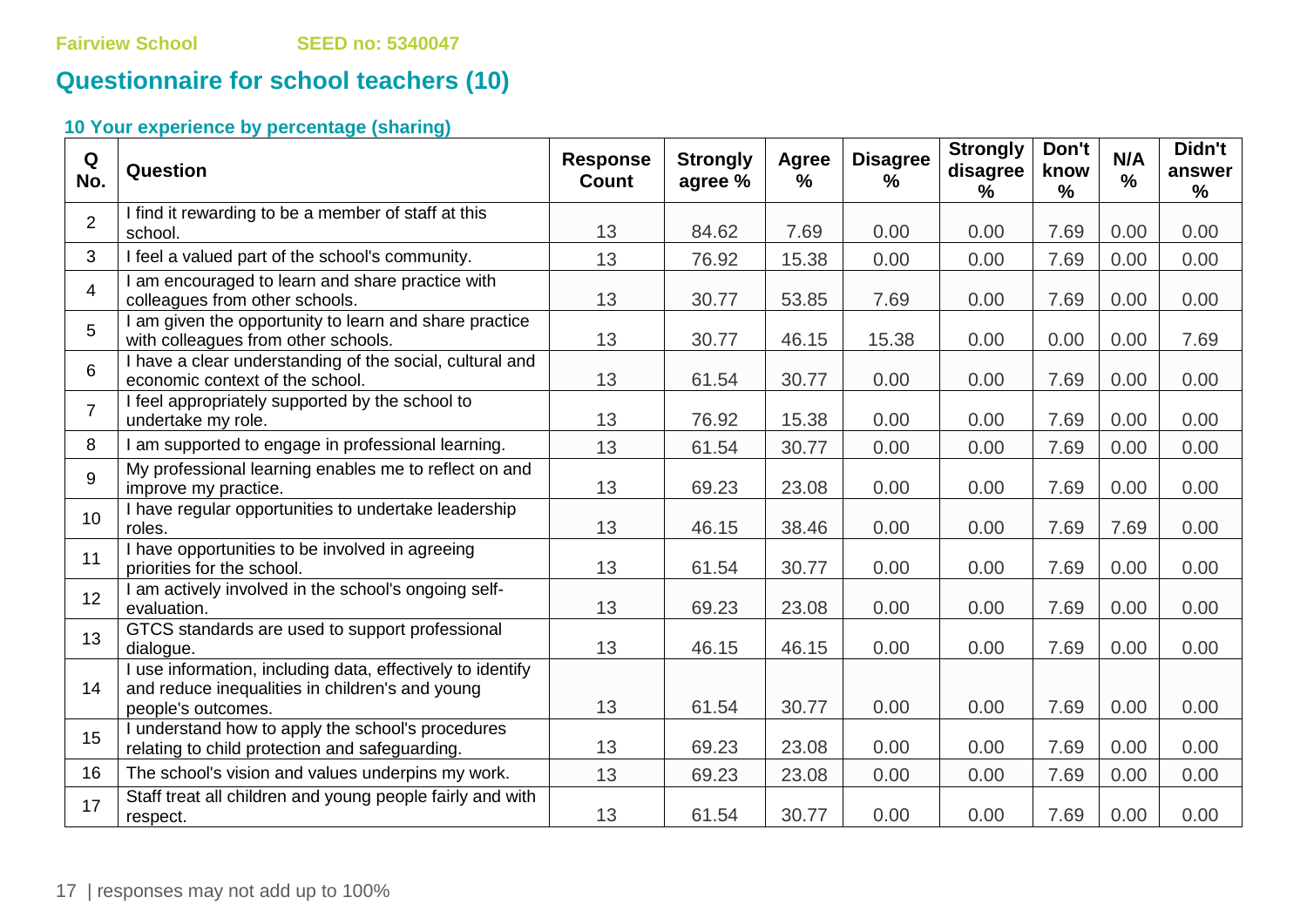| Q<br>No. | <b>Question (cont.)</b>                                                                                                                           | <b>Response</b><br><b>Count</b> | <b>Strongly</b><br>agree % | Agree<br>$\%$     | <b>Disagree</b><br>%             | <b>Strongly</b><br>disagree<br>℅ | Don't<br>know<br>$\%$ | N/A<br>$\frac{1}{2}$ | Didn't<br>answer<br>%    |
|----------|---------------------------------------------------------------------------------------------------------------------------------------------------|---------------------------------|----------------------------|-------------------|----------------------------------|----------------------------------|-----------------------|----------------------|--------------------------|
| 18       | Colleagues treat each other with respect.                                                                                                         | 13                              | 30.77                      | 53.85             | 7.69                             | 0.00                             | 7.69                  | 0.00                 | 0.00                     |
| 19       | Children and young people are encouraged and<br>supported to treat others with respect.                                                           | 13                              | 61.54                      | 30.77             | 0.00                             | 0.00                             | 7.69                  | 0.00                 | 0.00                     |
| 22       | I am provided with feedback when I report an incident.                                                                                            | 13                              | 46.15                      | 46.15             | 0.00                             | 0.00                             | 7.69                  | 0.00                 | 0.00                     |
| 23       | Staff at all levels within the school communicate<br>effectively with each other.                                                                 | 13                              | 38.46                      | 53.85             | 0.00                             | 0.00                             | 7.69                  | 0.00                 | 0.00                     |
| 24       | The school's arrangements for engaging parents in<br>their child's learning are effective.                                                        | 13                              | 61.54                      | 30.77             | 0.00                             | 0.00                             | 7.69                  | 0.00                 | 0.00                     |
| 25       | The school is well led and managed.                                                                                                               | 13                              | 76.92                      | 15.38             | 0.00                             | 0.00                             | 7.69                  | 0.00                 | 0.00                     |
| 26       | Collaborative working across the school is effective in<br>taking forward improvement.                                                            | 13                              | 53.85                      | 38.46             | 0.00                             | 0.00                             | 7.69                  | 0.00                 | 0.00                     |
| 27       | Children and young people are engaged in their<br>learning.                                                                                       | 13                              | 46.15                      | 46.15             | 0.00                             | 0.00                             | 7.69                  | 0.00                 | 0.00                     |
| 28       | I give children and young people regular feedback<br>which helps them to progress.                                                                | 13                              | 46.15                      | 46.15             | 0.00                             | 0.00                             | 7.69                  | 0.00                 | 0.00                     |
| 29       | Children and young people are provided with<br>experiences which meet their learning needs.                                                       | 13                              | 61.54                      | 30.77             | 0.00                             | 0.00                             | 7.69                  | 0.00                 | 0.00                     |
| 30       | Children and young people are involved in talking<br>about and planning their learning.                                                           | 13                              | 15.38                      | 69.23             | 0.00                             | 0.00                             | 7.69                  | 7.69                 | 0.00                     |
| 31       | Children and young people are involved in setting their<br>learning targets.                                                                      | 13                              | 0.00                       | 84.62             | 7.69                             | 0.00                             | 0.00                  | 7.69                 | 0.00                     |
| 32       | Children and young people have the opportunity to<br>lead their learning.                                                                         | 13                              | 46.15                      | 46.15             | 0.00                             | 0.00                             | 7.69                  | 0.00                 | 0.00                     |
| 33       | I receive appropriate support for planning, preparation<br>and assessment.                                                                        | 13                              | 53.85                      | 38.46             | 0.00                             | 0.00                             | 7.69                  | 0.00                 | 0.00                     |
| 34       | The school has effective strategies to support children<br>and young people with their learning, including those<br>requiring additional support. | 13                              | 76.92                      | 15.38             | 0.00                             | 0.00                             | 7.69                  | 0.00                 | 0.00                     |
| 35       | Staff have a shared understanding of their<br>'responsibility of all' in literacy and numeracy and<br>health and wellbeing.                       | 13                              | 69.23                      | 23.08             | 0.00                             | 0.00                             | 7.69                  | 0.00                 | 0.00                     |
| Q<br>No. | <b>Question (cont.)</b>                                                                                                                           | <b>Response</b><br><b>Count</b> | <b>Strongly</b><br>agree % | <b>Agree</b><br>% | <b>Disagree</b><br>$\frac{0}{0}$ | <b>Strongly</b><br>disagree<br>% | Don't<br>know<br>$\%$ | N/A<br>$\frac{9}{6}$ | Didn't<br>answer<br>$\%$ |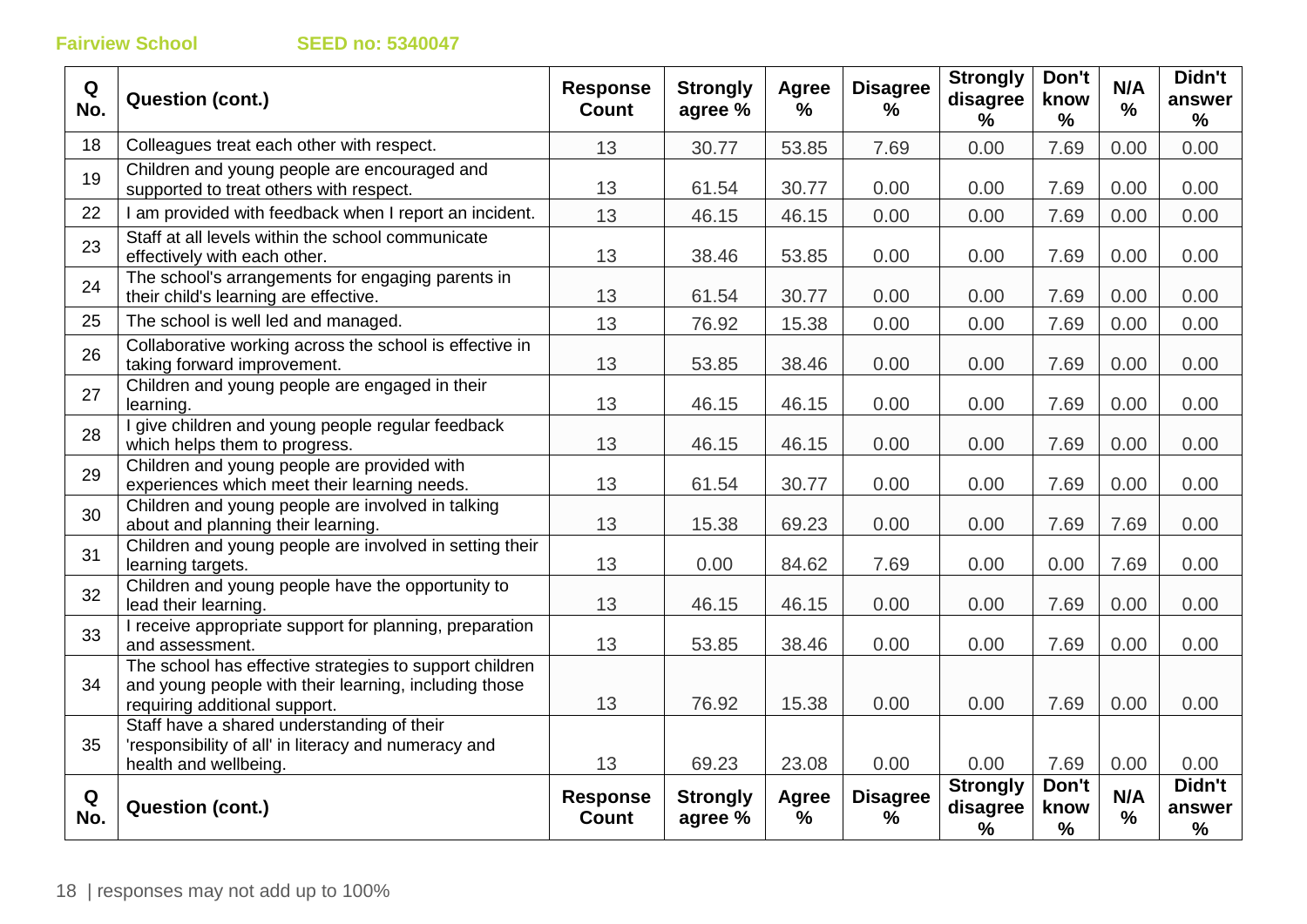|  | <b>SEED no: 5340047</b> |  |  |  |
|--|-------------------------|--|--|--|
|  |                         |  |  |  |

| 36  | Moderation activities are helping me to make sound  |    |       |       |      |      |     |      |      |
|-----|-----------------------------------------------------|----|-------|-------|------|------|-----|------|------|
|     | professional judgements.                            | 13 | 61.54 | 30.77 | 0.00 | 0.00 | .69 | 0.00 | 0.00 |
|     | I have regular opportunities to help shape the      |    |       |       |      |      |     |      |      |
| -37 | curriculum through discussions with colleagues,     |    |       |       |      |      |     |      |      |
|     | parents and partners.                               | 13 | 69.23 | 23.08 | 0.00 | 0.00 | .69 | 0.00 | 0.00 |
| 38  | am aware of and involved in the school's strategies |    |       |       |      |      |     |      |      |
|     | for raising attainment for all.                     | 13 | 53.85 | 38.46 | 0.00 | 0.00 | .69 | 0.00 | 0.00 |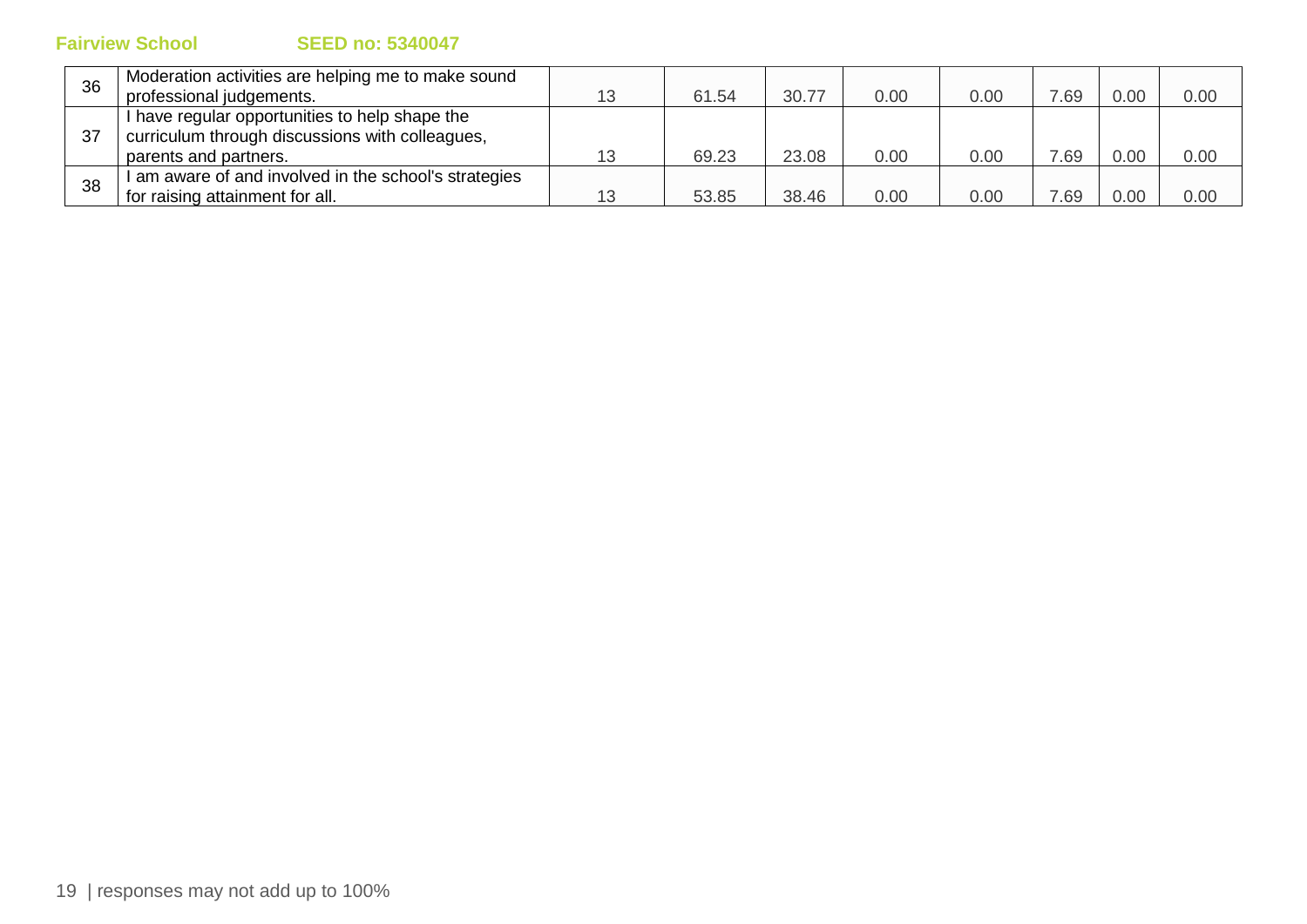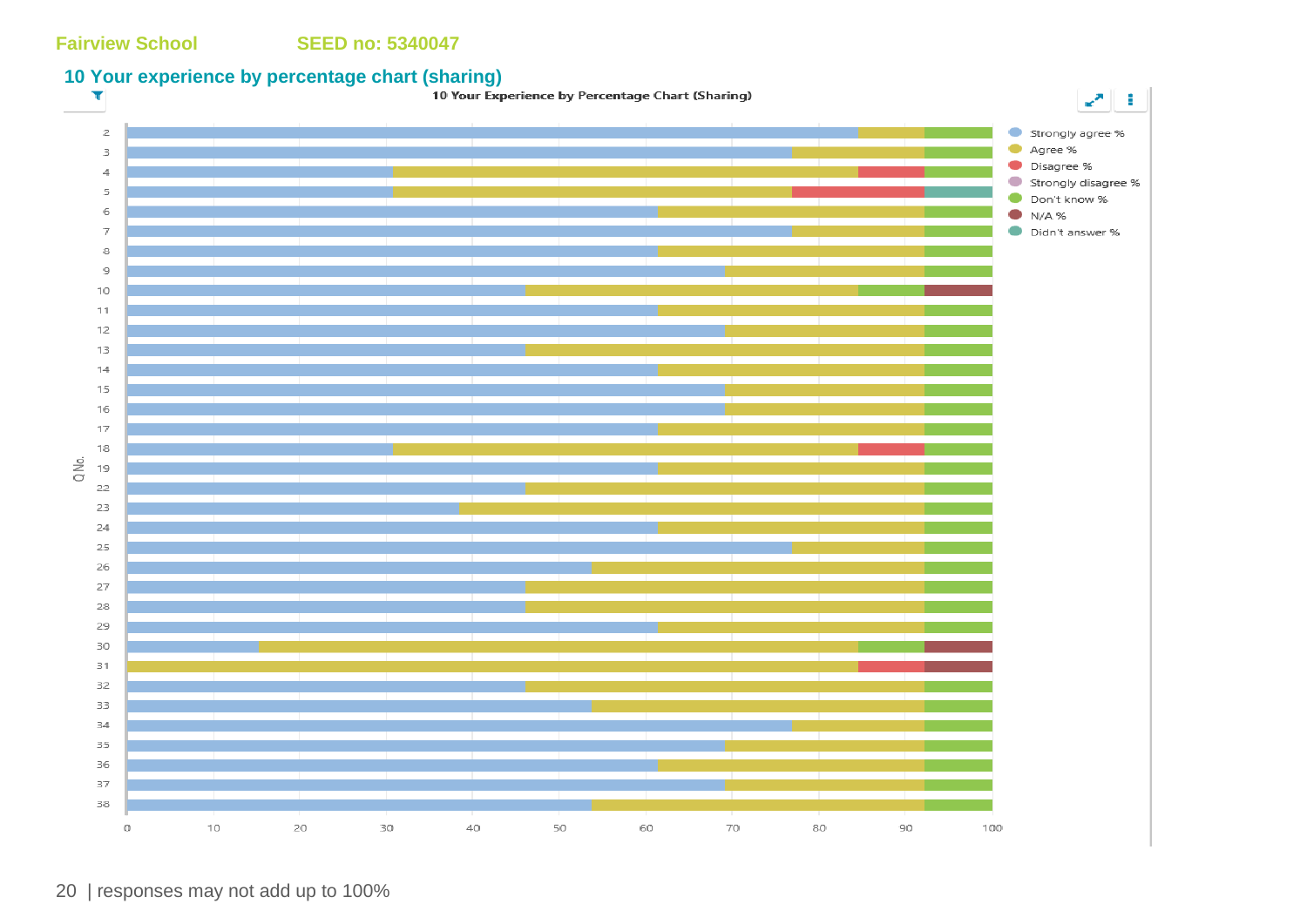# **Questionnaire for pupil support staff (11)**

| Q<br>No.       | <b>Question</b>                                                                                                                     | <b>Response</b><br><b>Count</b> | <b>Strongly</b><br>agree % | <b>Agree</b><br>$\frac{6}{6}$ | <b>Disagree</b><br>$\frac{0}{0}$ | <b>Strongly</b><br>disagree<br>$\frac{0}{0}$ | Don't<br>know<br>$\frac{0}{0}$ | N/A<br>$\frac{0}{0}$ | Didn't<br>answer<br>$\frac{0}{0}$ |
|----------------|-------------------------------------------------------------------------------------------------------------------------------------|---------------------------------|----------------------------|-------------------------------|----------------------------------|----------------------------------------------|--------------------------------|----------------------|-----------------------------------|
| $\overline{2}$ | I find it rewarding to be a member of staff at this<br>school.                                                                      | 39                              | 76.92                      | 20.51                         | 0.00                             | 0.00                                         | 2.56                           | 0.00                 | 0.00                              |
| 3              | I feel a valued part of the school's community.                                                                                     | 39                              | 66.67                      | 30.77                         | 0.00                             | 0.00                                         | 2.56                           | 0.00                 | 0.00                              |
| $\overline{4}$ | I am encouraged to learn and share practice with<br>colleagues from other schools.                                                  | 39                              | 43.59                      | 30.77                         | 12.82                            | 0.00                                         | 5.13                           | 5.13                 | 2.56                              |
| 5              | I am given the opportunity to learn and share practice<br>with colleagues from other schools.                                       | 39                              | 23.08                      | 53.85                         | 10.26                            | 0.00                                         | 5.13                           | 5.13                 | 2.56                              |
| 6              | I have a clear understanding of the social, cultural<br>and economic context of the school.                                         | 39                              | 53.85                      | 43.59                         | 0.00                             | 0.00                                         | 2.56                           | 0.00                 | 0.00                              |
| $\overline{7}$ | I feel appropriately supported by the school to<br>undertake my role.                                                               | 39                              | 69.23                      | 28.21                         | 0.00                             | 0.00                                         | 2.56                           | 0.00                 | 0.00                              |
| 8              | I am supported to engage in professional learning.                                                                                  | 39                              | 43.59                      | 51.28                         | 2.56                             | 0.00                                         | 2.56                           | 0.00                 | 0.00                              |
| 9              | My professional learning enables me to reflect on and<br>improve my practice.                                                       | 39                              | 46.15                      | 48.72                         | 0.00                             | 0.00                                         | 5.13                           | 0.00                 | 0.00                              |
| 10             | I have regular opportunities to undertake leadership<br>roles.                                                                      | 39                              | 41.03                      | 38.46                         | 5.13                             | 0.00                                         | 2.56                           | 7.69                 | 5.13                              |
| 11             | I have opportunities to be involved in agreeing<br>priorities for the school.                                                       | 39                              | 41.03                      | 53.85                         | 2.56                             | 0.00                                         | 2.56                           | 0.00                 | 0.00                              |
| 12             | I am actively involved in the school's ongoing self-<br>evaluation.                                                                 | 39                              | 38.46                      | 48.72                         | 7.69                             | 0.00                                         | 5.13                           | 0.00                 | 0.00                              |
| 13             | I use information, including data, effectively to identify<br>and reduce inequalities in children's and young<br>people's outcomes. | 39                              | 30.77                      | 64.1                          | 5.13                             | 0.00                                         | 0.00                           | 0.00                 | 0.00                              |
| 14             | I understand how to apply the school's procedures<br>relating to child protection and safeguarding.                                 | 39                              | 74.36                      | 23.08                         | 0.00                             | 0.00                                         | 2.56                           | 0.00                 | 0.00                              |
| 15             | The school's vision and values underpins my work.                                                                                   | 39                              | 74.36                      | 23.08                         | 0.00                             | 0.00                                         | 2.56                           | 0.00                 | 0.00                              |
| 16             | Staff treat all children and young people fairly and<br>with respect.                                                               | 39                              | 61.54                      | 33.33                         | 2.56                             | 0.00                                         | 2.56                           | 0.00                 | 0.00                              |
| 17             | Colleagues treat each other with respect.                                                                                           | 39                              | 41.03                      | 43.59                         | 5.13                             | 0.00                                         | 5.13                           | 0.00                 | 5.13                              |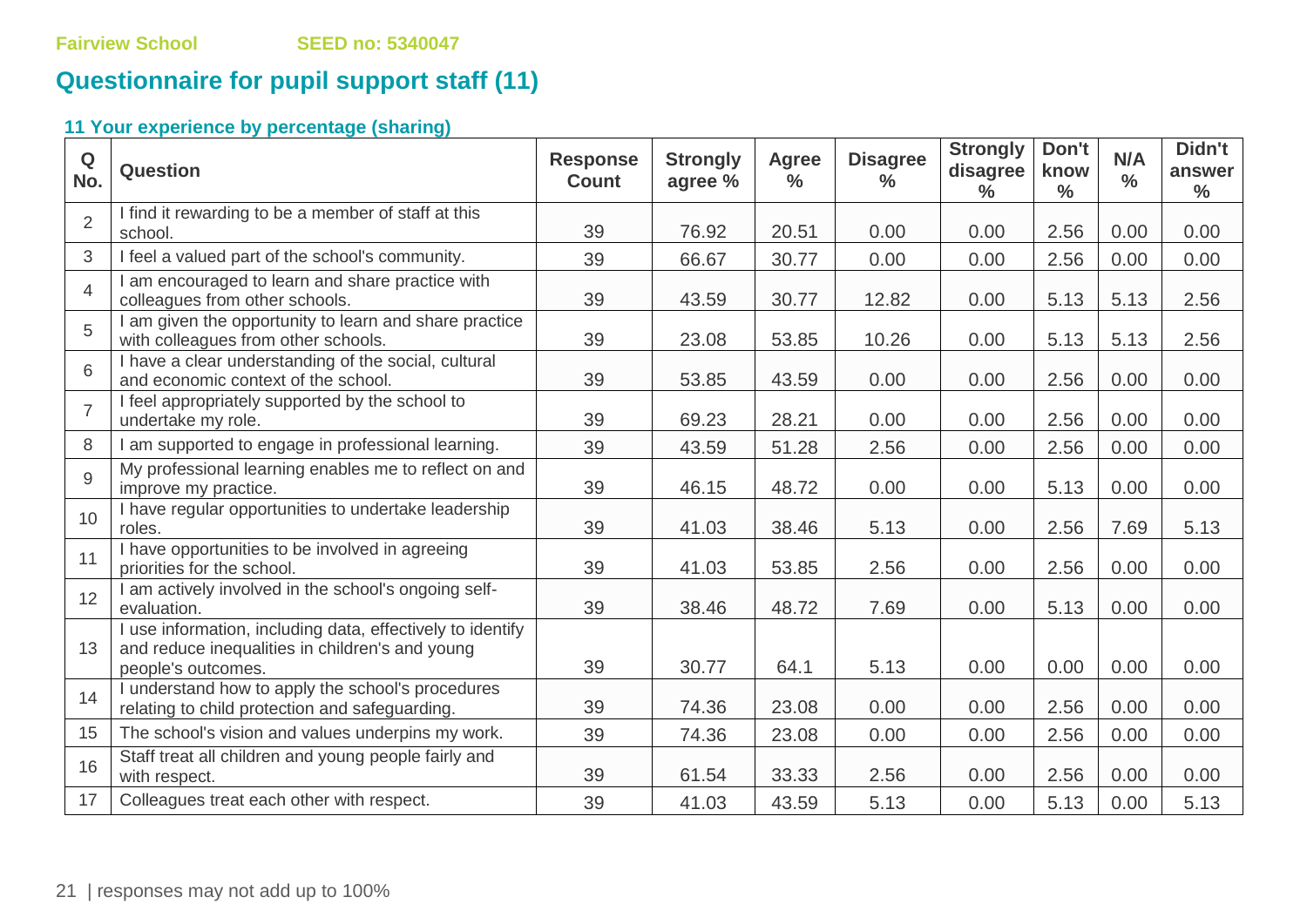| Q<br>No. | <b>Question (cont.)</b>                                                                                                                           | <b>Response</b><br><b>Count</b> | <b>Strongly</b><br>agree % | <b>Agree</b><br>$\frac{6}{6}$ | <b>Disagree</b><br>$\frac{0}{0}$ | <b>Strongly</b><br>disagree<br>$\frac{0}{0}$ | Don't<br>know<br>$\frac{0}{0}$ | N/A<br>$\frac{0}{0}$ | Didn't<br>answer<br>$\frac{0}{0}$ |
|----------|---------------------------------------------------------------------------------------------------------------------------------------------------|---------------------------------|----------------------------|-------------------------------|----------------------------------|----------------------------------------------|--------------------------------|----------------------|-----------------------------------|
| 18       | Children and young people are encouraged and<br>supported to treat others with respect.                                                           | 39                              | 66.67                      | 28.21                         | 0.00                             | 0.00                                         | 2.56                           | 0.00                 | 2.56                              |
| 19       | Children and young people are well behaved.                                                                                                       | 39                              | 12.82                      | 51.28                         | 0.00                             | 2.56                                         | 5.13                           | 25.64                | 2.56                              |
| 20       | The school deals effectively with any bullying.                                                                                                   | 39                              | 23.08                      | 17.95                         | 0.00                             | 0.00                                         | 2.56                           | 53.85                | 2.56                              |
| 21       | I am provided with feedback when I report an<br>incident.                                                                                         | 39                              | 41.03                      | 51.28                         | 2.56                             | 0.00                                         | 5.13                           | 0.00                 | 0.00                              |
| 22       | Staff at all levels within the school communicate<br>effectively with each other.                                                                 | 39                              | 33.33                      | 58.97                         | 0.00                             | 0.00                                         | 5.13                           | 0.00                 | 2.56                              |
| 23       | The school's arrangements for engaging parents in<br>their child's learning are effective.                                                        | 39                              | 61.54                      | 33.33                         | 0.00                             | 0.00                                         | 5.13                           | 0.00                 | 0.00                              |
| 24       | The school is well led and managed.                                                                                                               | 39                              | 76.92                      | 17.95                         | 0.00                             | 0.00                                         | 2.56                           | 0.00                 | 2.56                              |
| 25       | Collaborative working across the school is effective in<br>taking forward improvement.                                                            | 39                              | 51.28                      | 43.59                         | 0.00                             | 0.00                                         | 5.13                           | 0.00                 | 0.00                              |
| 26       | Children and young people are engaged in their<br>learning.                                                                                       | 39                              | 43.59                      | 51.28                         | 2.56                             | 0.00                                         | 2.56                           | 0.00                 | 0.00                              |
| 27       | I give children and young people regular feedback<br>which helps them to progress.                                                                | 39                              | 58.97                      | 33.33                         | 2.56                             | 0.00                                         | 2.56                           | 0.00                 | 2.56                              |
| 28       | Children and young people are provided with<br>experiences which meet their learning needs.                                                       | 39                              | 66.67                      | 28.21                         | 0.00                             | 0.00                                         | 5.13                           | 0.00                 | 0.00                              |
| 29       | Children and young people are involved in talking<br>about and planning their learning.                                                           | 39                              | 23.08                      | 61.54                         | 5.13                             | 0.00                                         | 5.13                           | 2.56                 | 2.56                              |
| 30       | Children and young people are involved in setting<br>their learning targets.                                                                      | 39                              | 15.38                      | 64.1                          | 5.13                             | 0.00                                         | 10.26                          | 2.56                 | 2.56                              |
| 31       | Children and young people have the opportunity to<br>lead their learning.                                                                         | 39                              | 48.72                      | 41.03                         | 0.00                             | 0.00                                         | 7.69                           | 2.56                 | 0.00                              |
| 32       | I receive appropriate support for planning, preparation<br>and assessment.                                                                        | 39                              | 20.51                      | 30.77                         | 2.56                             | 0.00                                         | 2.56                           | 43.59                | 0.00                              |
| 33       | The school has effective strategies to support<br>children and young people with their learning,<br>including those requiring additional support. | 39                              | 71.79                      | 25.64                         | 0.00                             | 0.00                                         | 2.56                           | 0.00                 | 0.00                              |
| 34       | Staff have a shared understanding of their<br>'responsibility of all' in literacy and numeracy and<br>health and wellbeing.                       | 39                              | 53.85                      | 41.03                         | 0.00                             | 0.00                                         | 5.13                           | 0.00                 | 0.00                              |
| 35       | I have regular opportunities to help shape the<br>curriculum as part of the team.                                                                 | 39                              | 51.28                      | 38.46                         | 7.69                             | 0.00                                         | 0.00                           | 2.56                 | 0.00                              |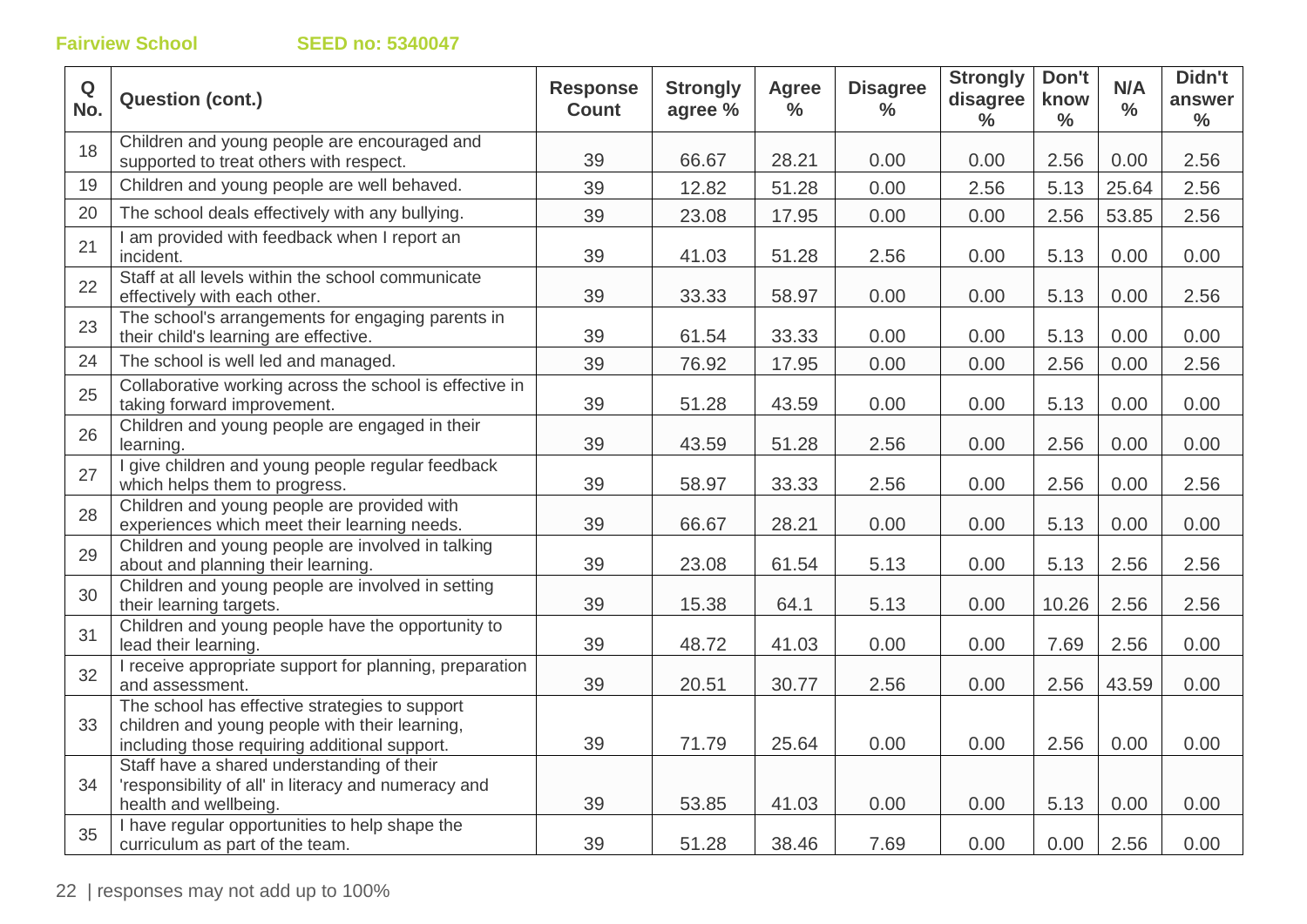| No. | <b>Question (cont.)</b>                                                  | <b>Response</b><br><b>Count</b> | <b>Strongly</b><br>agree % | Agree<br>$\frac{0}{0}$ | <b>Disagree</b><br>$\frac{0}{0}$ | Strongly<br>disagree<br>$\%$ | Don't<br><b>know</b><br>$\frac{0}{0}$ | N/A<br>$\frac{0}{0}$ | Didn't<br>answer<br>$\%$ |
|-----|--------------------------------------------------------------------------|---------------------------------|----------------------------|------------------------|----------------------------------|------------------------------|---------------------------------------|----------------------|--------------------------|
| 36  | I am aware of the school's strategies for raising<br>attainment for all. | 39                              | 56.41                      | 41.03                  | 0.00                             | 0.00                         | 2.56                                  | 0.00                 | 0.00                     |